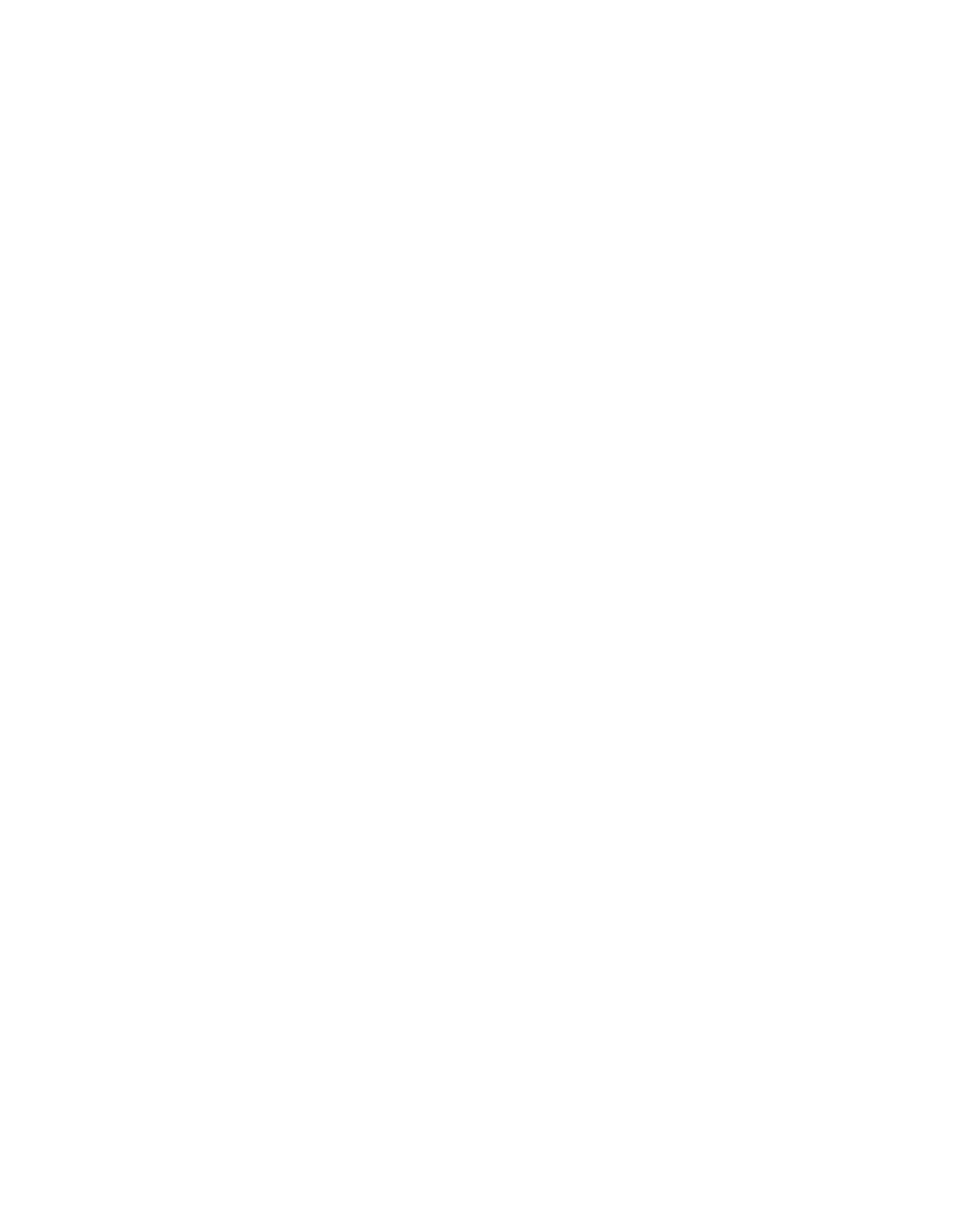# Budget Trends Study Commission

January 12, 2008

Representative Lyndon Carlson Chair, House Finance Committee

Senator Richard Cohen Chair, Senate Finance Committee

Representative Ann Lenczewski Chair, House Tax Committee

Senator Tom Bakk Chair, Senate Tax Committee

We are pleased to transmit the final report of the State Budget Trends Study Commission. The Commission was authorized by the Laws of Minnesota 2007, Chapter 148, Article 2 and was comprised of fifteen members including five members appointed by the governor; five by the senate and five by the house.

The Commission began meeting in the fall of 2007 and held fourteen meetings. The Commission reviewed financial recommendations from various studies completed over a 30 year period and heard presentations from numerous state officials with backgrounds in demography, education, health care, finance, and economics. We want to acknowledge the fine work of those individuals and the tremendous support that we received from the Minnesota Management and Budget staff.

The final report identifies fourteen primary findings on demographic and fiscal trends that include:

- Minnesota is currently experiencing a major, long-range demographic shift.
- Despite continuing to rank high among many key social and economic indicators, Minnesota's economy has underperformed recently relative to the nation.
- Minnesota has a long-term structural budget problem, with long term expenditure growth likely to outpace revenue growth.
- Health care growth will become the most important factor in controlling rising state expenditures
- Adjusting the mix of state taxes, while leaving tax base and revenue growth rate neutral, cannot significantly reduce revenue volatility without a radical change in tax rates and a dramatic reweighting of tax revenue sources to the system.
- Minnesota's statutory budget reserve ceiling has not grown to an appropriate level to adequately manage the underlying risks in Minnesota's tax system over time.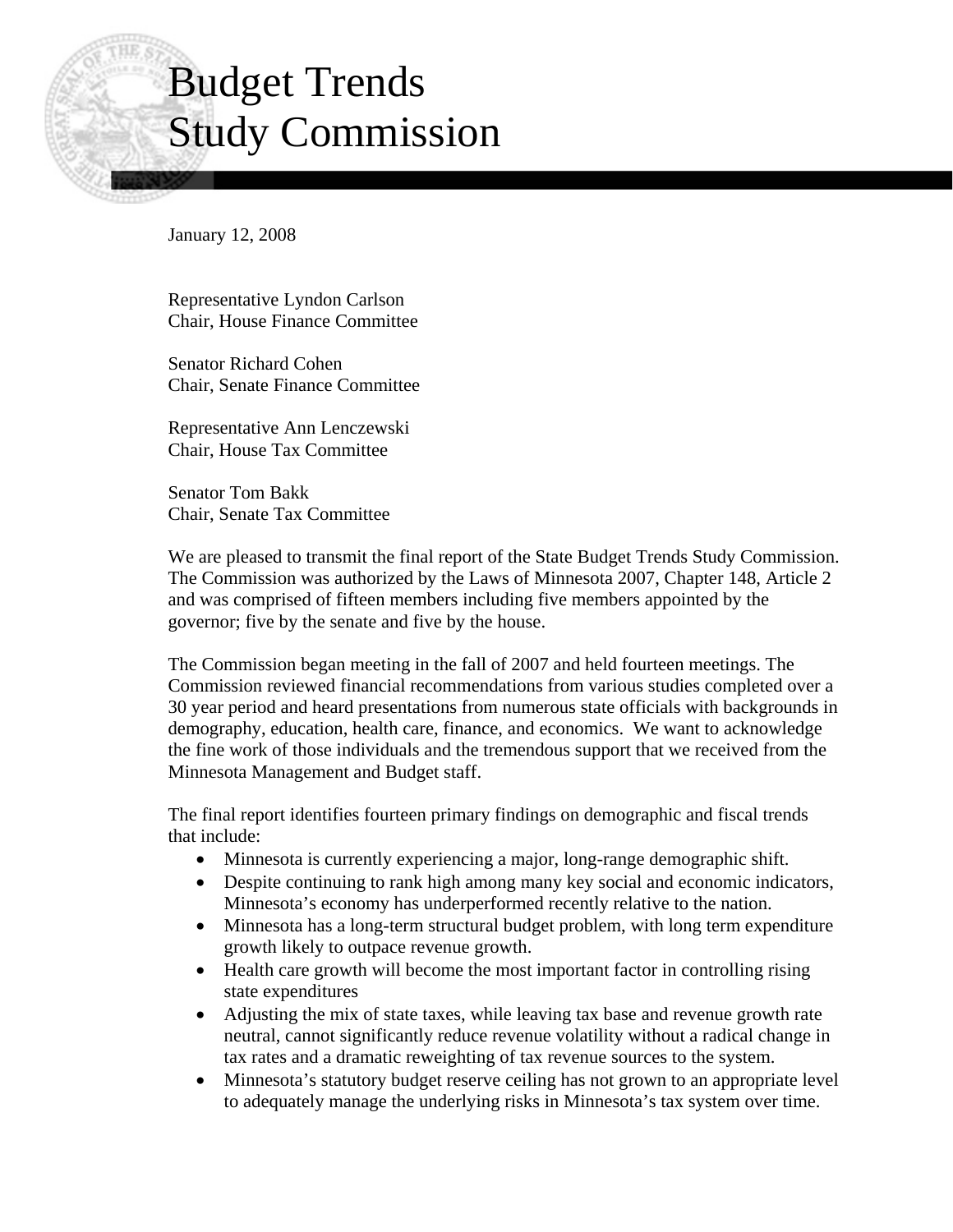As the Commission's findings suggest, the state of Minnesota faces many long-term fiscal challenges. While future Legislatures and Governors will be responsible for molding public policies to address these challenges, the Commission has agreed unanimously to support the report. The recommendations, many of which are from previous reports, are included in three broad areas:

- Providing decision-makers and citizens with the necessary information to make informed budget and policy decisions;
- Achieving a long-term balance of state revenues and expenditures; and,
- Managing state budget volatility.

The Budget Trends Study Commission Report can serve as a framework for addressing Minnesota's demographic trends and insuring budget stability. We hope our final report is a valuable resource for you as you grapple with the 2010-2011 biennial budget issues and work to implement a long-term fiscal solution for the state.

On behalf of the Commission members we want to extend our gratitude for allowing us this opportunity to be of service to our state. Please feel free to contact any of the commission members to assist you as needed.

Sincerely,

Pari Goodro

Kiedwuski

Kevin Goodno, Co-chair Jay Kiedrowski, Co-chair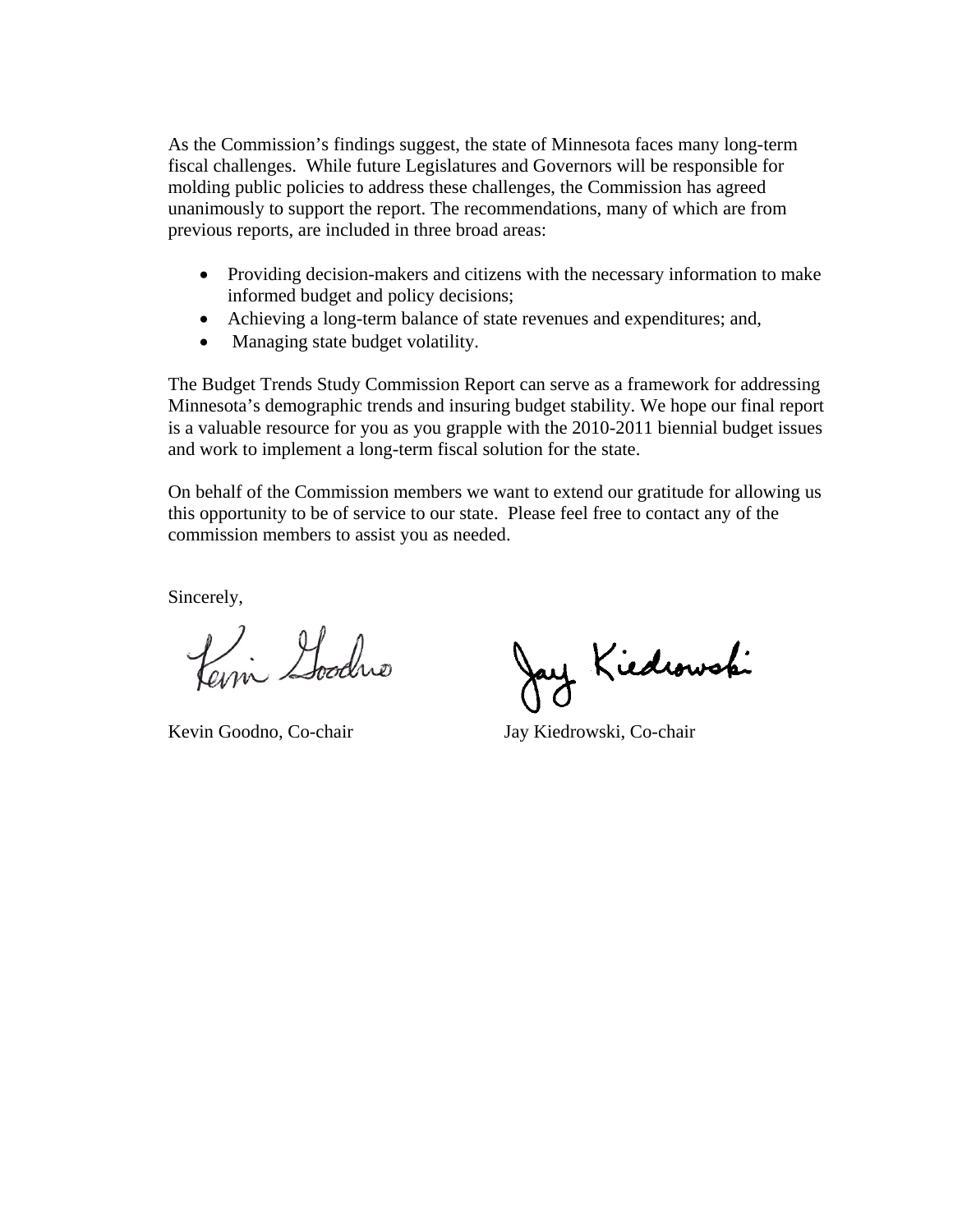# Budget Trends Study Commission

**Kevin Goodno Co-Chair** 

**Jay Kiedrowski Co-Chair** 

**John Brandl** 

**Glenn Dorfman** 

**Jennifer Engh** 

**John Gunyou** 

**Peggy Ingison** 

**Laura Kalambokidis Jim Knoblach Harold Lofgreen Martha Meyers Arthur Rolnick** 

**Steven Ruggles** 

**Donald Schumacher** 

**Pam Wheelock**

In memory of John Brandl, commission member, educator and legislator. His public service greatly enriched the public discourse in Minnesota. He will be missed.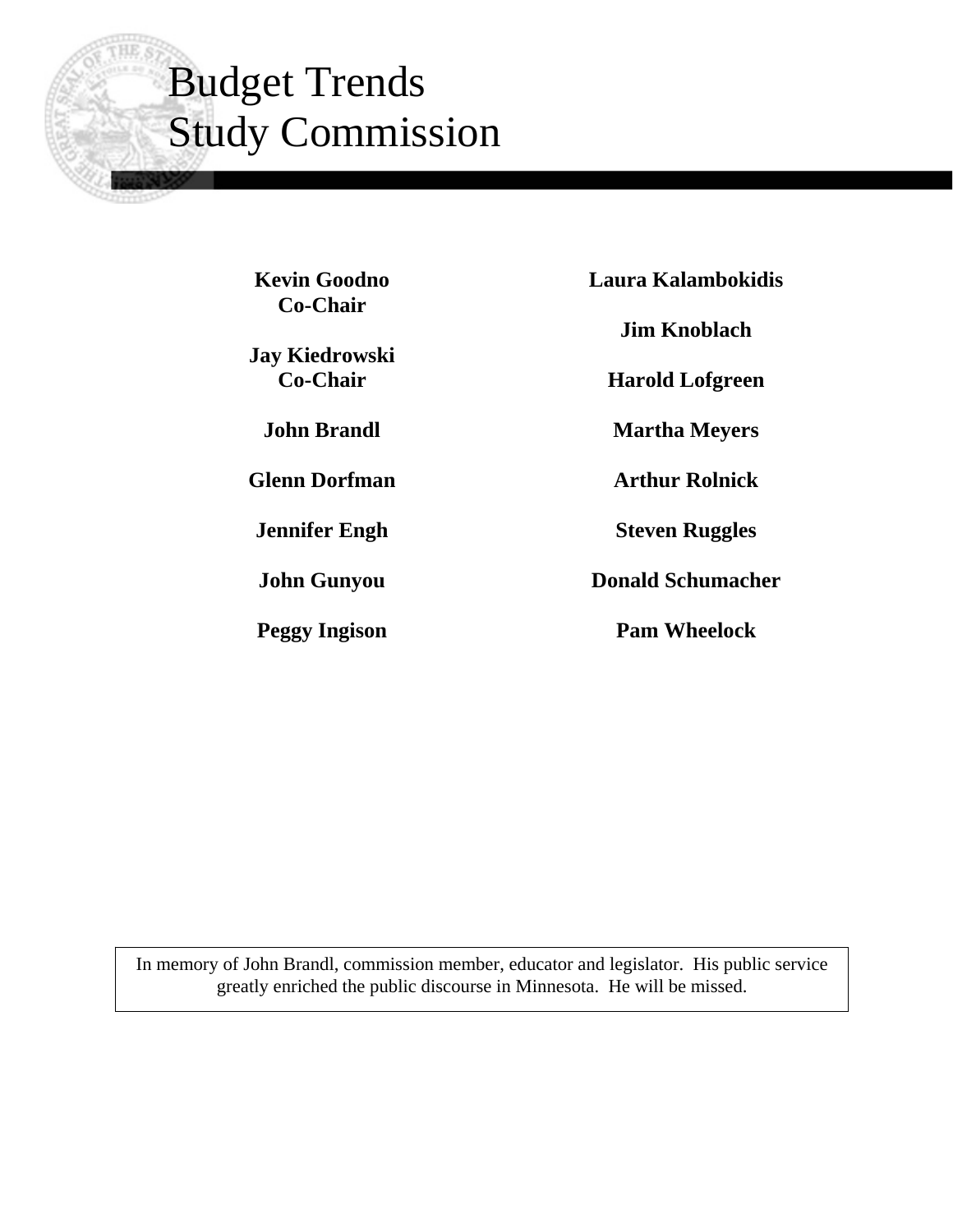### **Executive Summary**

Demographic trends are about to transform Minnesota's public sector, permanently changing our expectations for economic growth and government services. The baby boomers, the nation's largest generational cohort, are now reaching retirement age.

The Budget Trends Study Commission examined the changing demographics and the long-term stability of the state budget and developed 14 primary findings.

- Minnesota is currently experiencing a major, long-range demographic shift.
- Minnesota has become more diverse in recent years and this will continue to increase as economic growth depends on drawing new workers to the state.
- Public spending priorities will need to shift as Minnesota's economically dependent population grows larger and relies more heavily on fewer workers.
- Despite continuing to rank high among many key social and economic indicators, Minnesota's economy has underperformed recently relative to the nation.
- Demographic and economic factors will lead to lower growth of state tax revenues over the next 25 years.
- Minnesota has a long-term structural budget problem, with long term expenditure growth likely to outpace revenue growth.
- Health care growth will become the most important factor in controlling rising state expenditures.
- State revenue volatility makes long term budget instability more difficult to manage.
- Minnesota's general fund tax base has grown more volatile in the past decade.
- Replacing highly volatile tax base components with less volatile sources could reduce the volatility of the overall general fund tax system. However, such changes would also affect revenue growth rates and the distribution of the tax burden among taxpayers.
- Adjusting the mix of state taxes, while remaining tax base and revenue growth rate neutral, cannot significantly reduce revenue volatility without a radical change in tax rates and a dramatic reweighting of tax revenue sources to the system.
- Shifting consumption patterns have reduced Minnesota's sales tax base.
- Minnesota's statutory budget reserve ceiling has not grown to an appropriate level to adequately manage the underlying risks in Minnesota's tax system over time.
- Minnesota needs a cash flow reserve account of sufficient size so that the state can avoid short-term external borrowing during a biennium.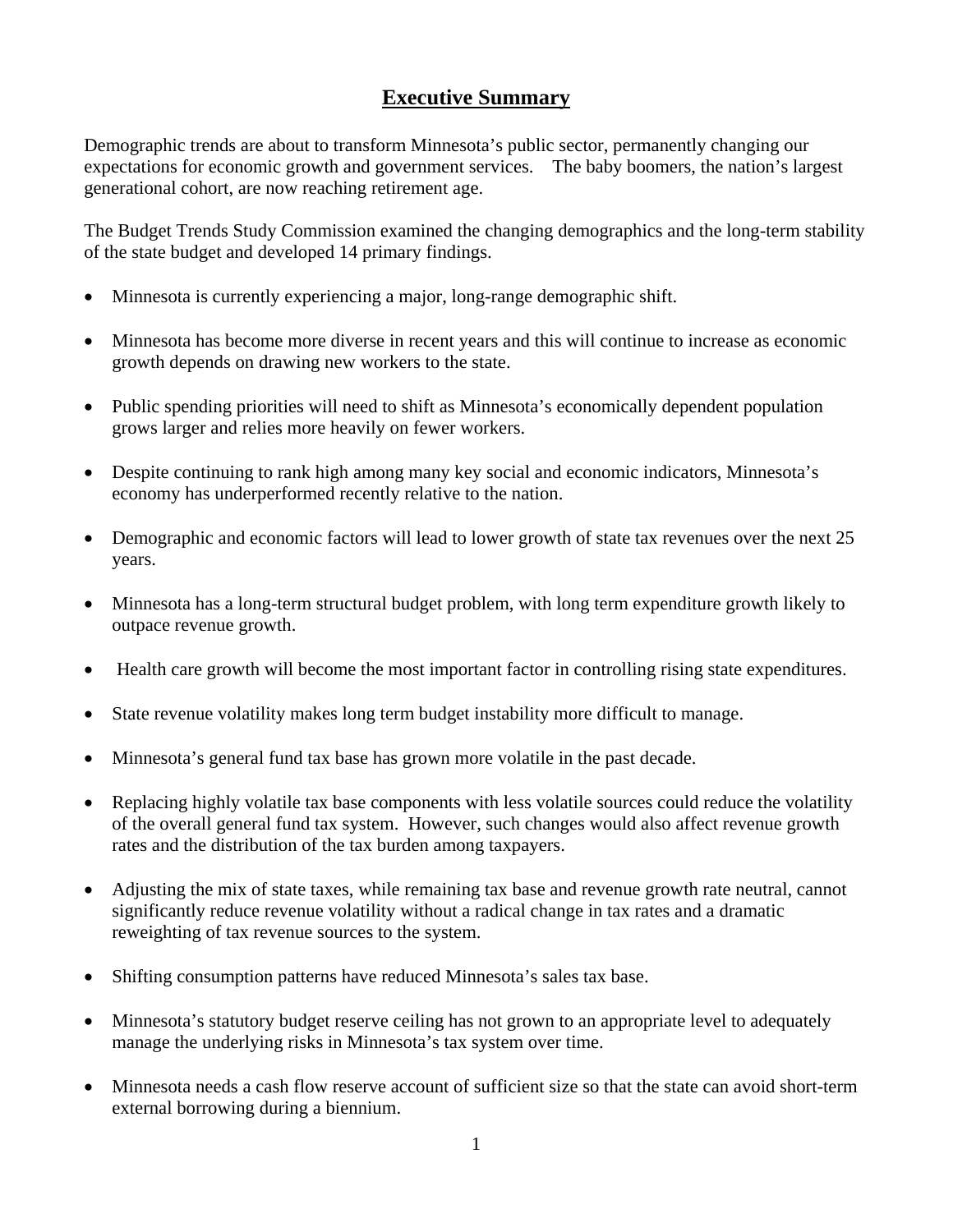In response to these findings, the Commission offers specific recommendations around three central themes:

- Providing decision-makers and citizens with the necessary information to make informed budget and policy decisions
- Achieving a long-term balance of state revenues and expenditures, and
- Managing state budget volatility.

The challenges of the future are not insurmountable but they are real. The Commission hopes that the findings of this report will be the start of new and forward thinking discussions of public policy. The long-term budget trends of the state will require strong fiscal discipline to ensure that we recognize problems and capitalize on opportunities so that we can pass along our current economic success to future generations.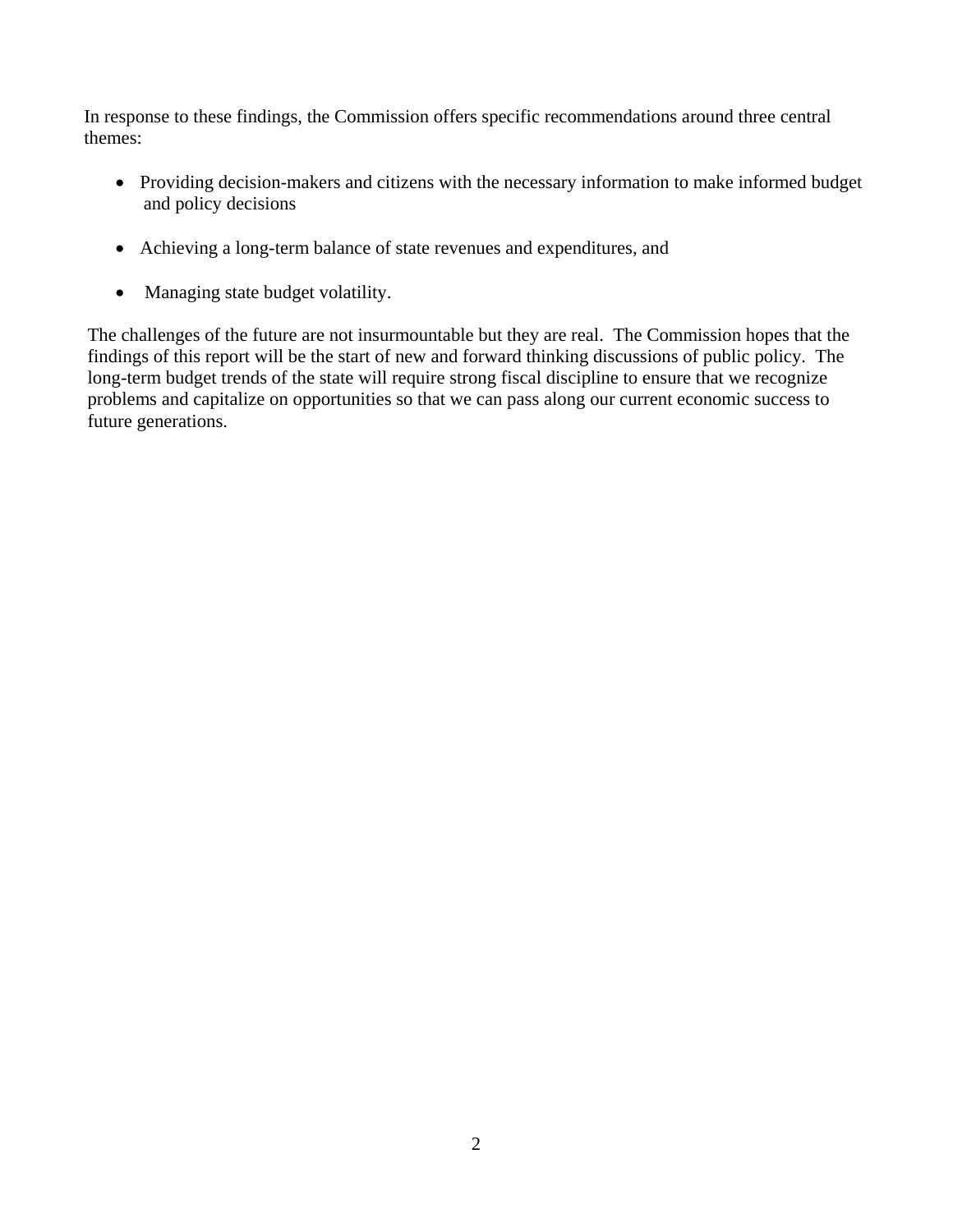# **I. Introduction**

For a cold place at the end of the road, Minnesota's economic performance over the past half-century has been very successful. Prudent and adequate investments in education, infrastructure, and technology have fueled enhanced productivity, innovation, and global competitiveness. Overall, Minnesota's economic growth rate has outpaced the national average and the state has led in many social and economic indicators.

Past performance, however, does not ensure future success. Despite continuing to rank high in many key areas, Minnesota's population and employment growth, for example, have slowed considerably since 2002 relative to the experience of the 1990s. These, along with growth in per capita personal income and per capita GDP, have more recently begun to lag national growth for the first time in over a decade.

Minnesota is experiencing a period of rapid and critical change. Some of the recent economic underperformance can be attributed to short-term fluctuation in the business cycle, such as the slump in new housing construction. Likewise, Minnesota has not benefitted from strong growth in national defense spending or energy production and has suffered from challenging times in the airline industry. Looking longer term, however, it is now critically important to consider how these current economic concerns will influence Minnesota's growing challenges coupled with an aging population, a changing workforce, rising health care costs, and slowing taxable consumption.

Today, as the first of Minnesota's 1.4 million baby-boomers begin to reach retirement age, the state has reached an inflection point - a moment of profound change that produces an immediate shift from recent trend. This milestone requires a complete reassessment of the way the state's economy is perceived. No longer can Minnesota sit by and watch as the crest of this giant aging wave grows larger. As Minnesota's population begins to transform, new, long ranging factors will begin to weigh more and more heavily on the state's tax base, spending needs, and overall economic progress. The wave is beginning to break and policymakers have not adequately prepared for the overwhelming implications this will have on state government finances.

The 1995 *Within Our Means* report issued by Minnesota Planning made the following prescient appeal:

"If there is a time to solve the state's fiscal problems, it is now. The economy has been strong. The percentage of Minnesotans of working age is still growing and will reach an all-time high in 2010, before beginning a long-term decline. Over the next 15 years, the combined proportion of children and elderly — the age groups most dependent on support from others — will be less than at any time since 1950. From now to the year 2010, the state will have a maximum percentage of people in their peak earning years. After 2010, solutions will be more difficult, as the percentage of Minnesotans of working age begins to decline."

- Within Our Means, 1995

Unfortunately, as a consequence of the relative strength of Minnesota's economy throughout the late 1990s, this call for action was fundamentally ignored. Today, the economy is weaker and the state's fiscal problems have grown more apparent. Despite this, however, the plea for meaningful attention is now more critical than ever. Whether designed with intention or not, the policies established today will form long-range expectations that will be very difficult to modify in the future. If Minnesota wishes to have the prosperity it had in past decades, the solutions will need to be robust, effective, and immediate.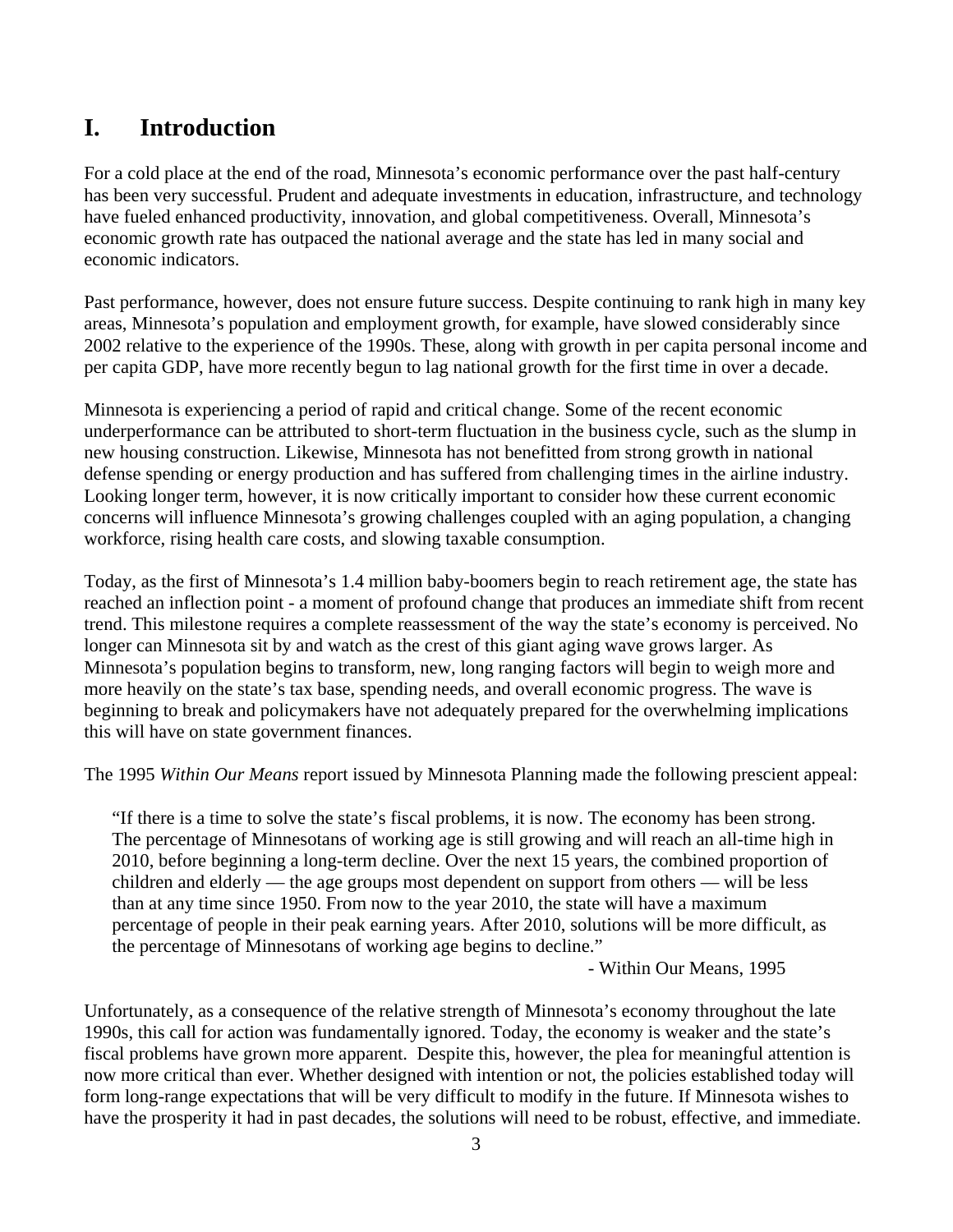# **II. Charge of the Budget Trends Study Commission**

The Budget Trends Study Commission was established by the 2007 Minnesota State Legislature. The Commission is charged with studying the impact Minnesota's changing demographic trends will have on the long-term stability of state budget conditions, including examining revenue volatility and trend growth rates, current spending pressures, long term revenue forecasts, and projected expenditure obligations. The Commission was informed by past commission reports and consulted with various state agencies, including the Minnesota departments of Revenue and Education, the State Demographic Center, the Office of Higher Education, and Minnesota Management & Budget (MMB), on current demographic data and analysis, long-term projections of revenues and expenditures, and analysis of tax base volatility.

This report contains the Commission's findings and recommended actions. Additional information, including the full content of presentations made to the Commission, can be found on MMB's web site. It is the Commission's hope that this report will assist the Governor and State Legislature in proactively addressing long term budget stability.

# **III. Background: Past Commission Reports**

The Budget Trends Study Commission builds on the valuable work of previous Minnesota commissions and work groups that have convened over the last 25 years to address state government finances. Many of the issues the state is currently facing have been discussed for decades and remain relevant today. The Commission has mindfully incorporated their insights into this report.

Past reports have focused on some combination of three topics: improving tax policy; promoting economic growth; or adjusting budget processes. The most common focus has addressed revenue system changes and policies directed toward achieving enhanced revenue stability. A recommendation often encouraged is a broadening of the sales tax base to increase revenue predictability and fairness in the tax system. Other revenue themes included the need to maintain simplicity in the tax system by decreasing the number of tax credits, deductions, and exemptions allowed. Others suggested improving predictability by minimizing annual changes in the tax law. (Appendix A includes a summary of the past reports and their key findings.)

Past reports also address the need to use better financial management tools and spending controls in order to improve budget stability. Many of these recommendations form the basis for the state's current practices. Maintaining an adequate budget reserve, defining revenue and spending targets, and using more comprehensive long-range planning tools have all been recommended in the past. Previous commissions have recommended establishing spending controls, such as setting fixed spending targets for major expenditure areas that do not fluctuate based on forecast or entitlement changes. Establishing formal contingency plans in the event of insufficient revenues has also been suggested.

The Budget Trends Study Commission has built on an extensive body of work provided by previous commissions. As much as these past reports provided a base for this commission to work from, topics such as the impact of demographics on revenues and spending, the size of the budget reserve, and the issue of budget volatility were not directly addressed. It is our intention that the Budget Trends Study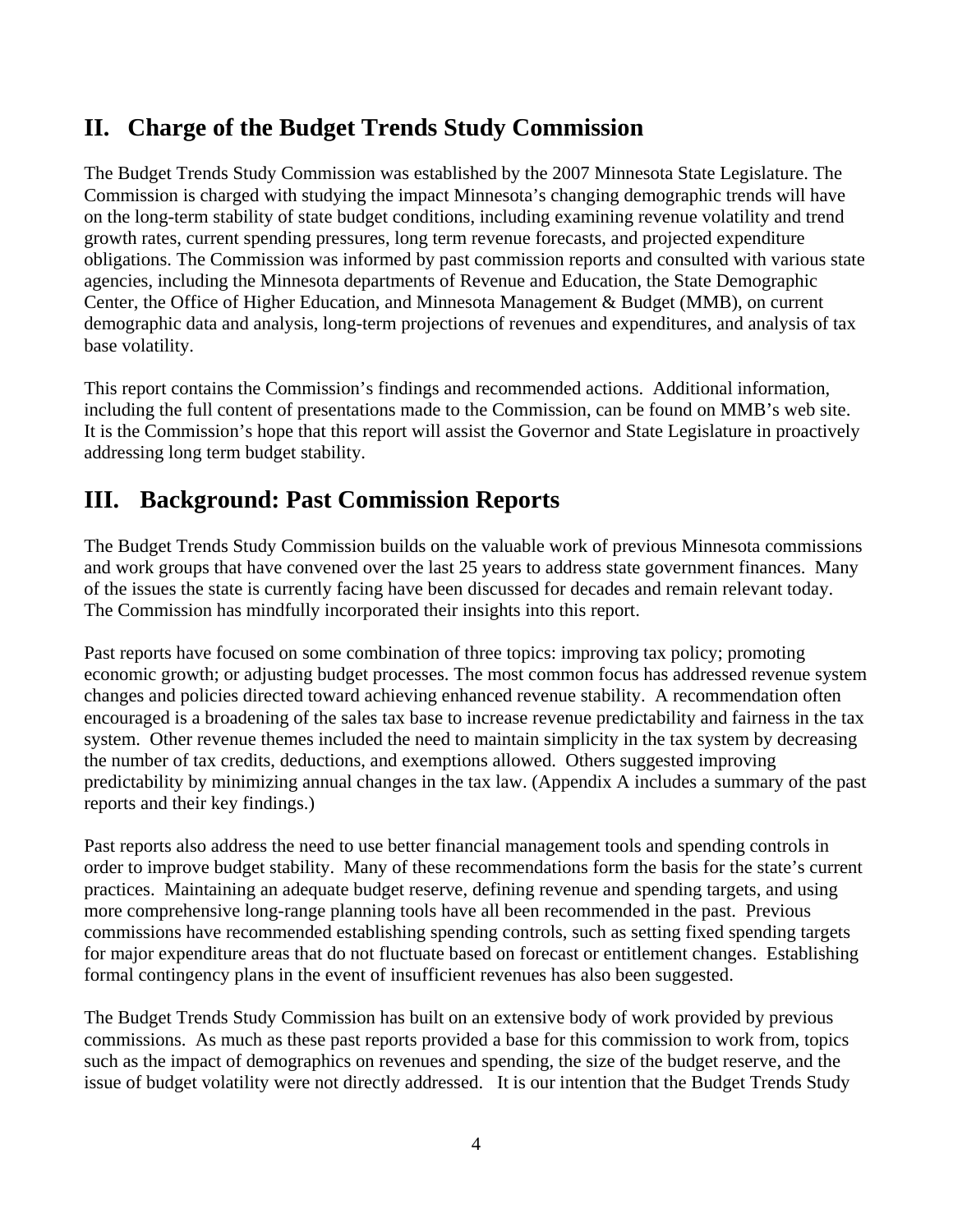Commission's recommendations be added to this body of knowledge so that it might help to frame current and future budget discussions.

# **IV. Commission Findings**

Over the last year of deliberations, the Budget Trends Study Commission carefully considered numerous presentations on current demographic analyses, policy area overviews, and original economic research and analysis. These presentations provided the source for **14** principal findings, which are listed below.

#### *Finding #1: Minnesota is currently experiencing a major, long range demographic shift.*

The first of Minnesota's 1.4 million baby boomers started to reach traditional retirement age in recent years and are now becoming eligible for Social Security benefits. Beginning in 2008, the state will see a 30 percent increase in the number of workers turning age 62. The aging of Minnesota's largest generational cohort will continue to accelerate over the next 12 to 13 years and their pending retirement will put an incredible strain on the state's labor force, private and public sector employers, tax revenues, and priorities for public spending moving forward. Although little has been done to prepare for this demographic shift, it will have extraordinary implications for the state's economic and workforce development priorities, health care, economic assistance, social service, and education programs.



# **Minnesota will see a 30 Percent Jump in Workers Turning Age 62 Beginning 2008**

Source: Minnesota State Demographic Center & American Community Survey (2005)

Interpreting the impact of this demographic trend was a significant element of the Brandl-Weber report entitled *An Agenda for Reform*. Written in 1995, it argued that current spending trends are unsustainable given the demographics of the state and the nation. The report recommended changes to the spending and budgeting processes. These were ultimately obscured, however, by a short-lived increase in revenues beginning in the late 1990s.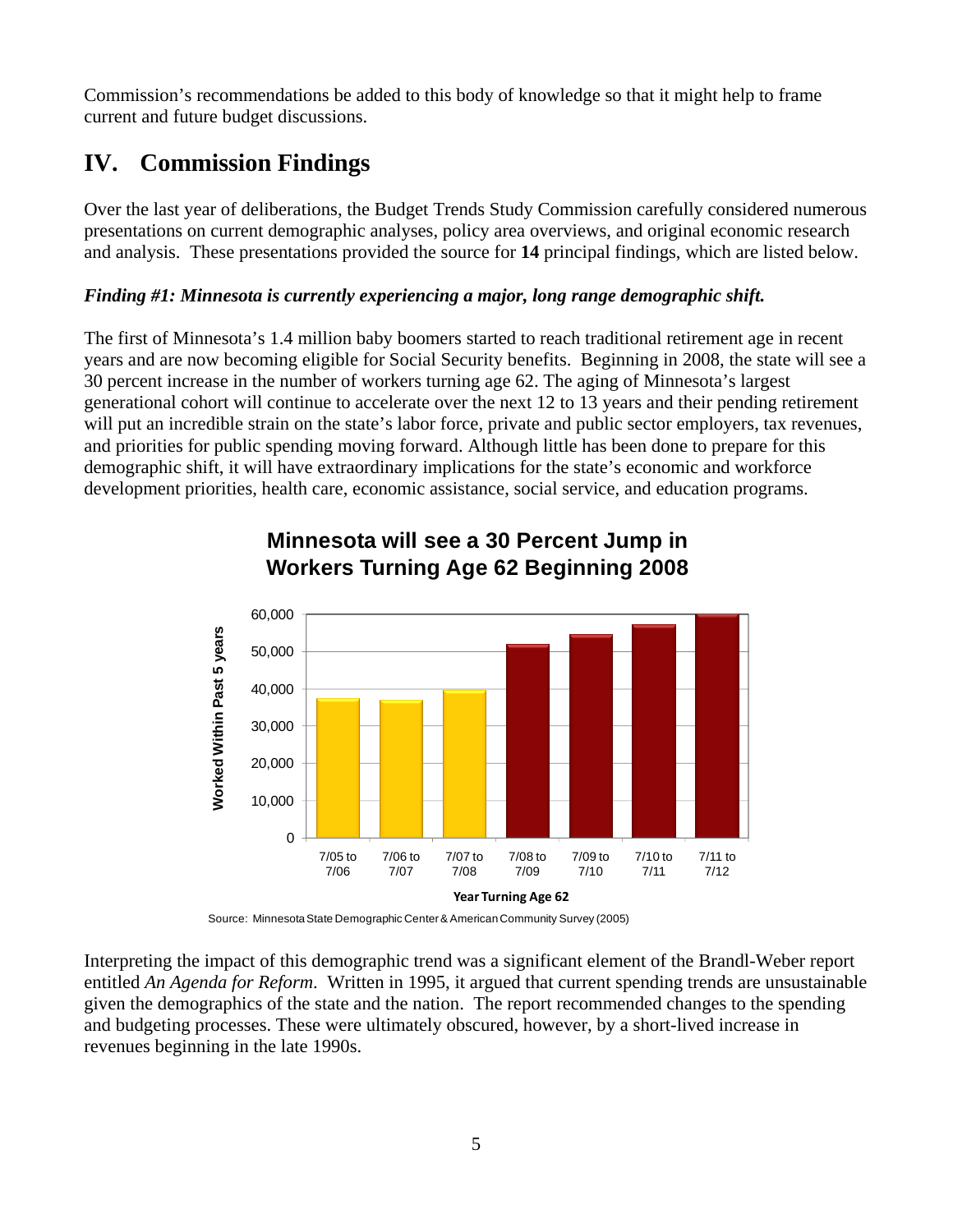

#### *Finding #2: Minnesota has become more diverse in recent years and this will continue to increase as economic growth depends on attracting new workers to the state.*

Net migration, both domestic and international, continues to increase the diversity of Minnesota's population. Most migrants are younger, thus migration has slowed the societal aging process and is adding workers to the labor force. Younger migrants also increase Minnesota's fertility rates. Without migration, the population of Minnesota and the United States would currently be older and have fewer births.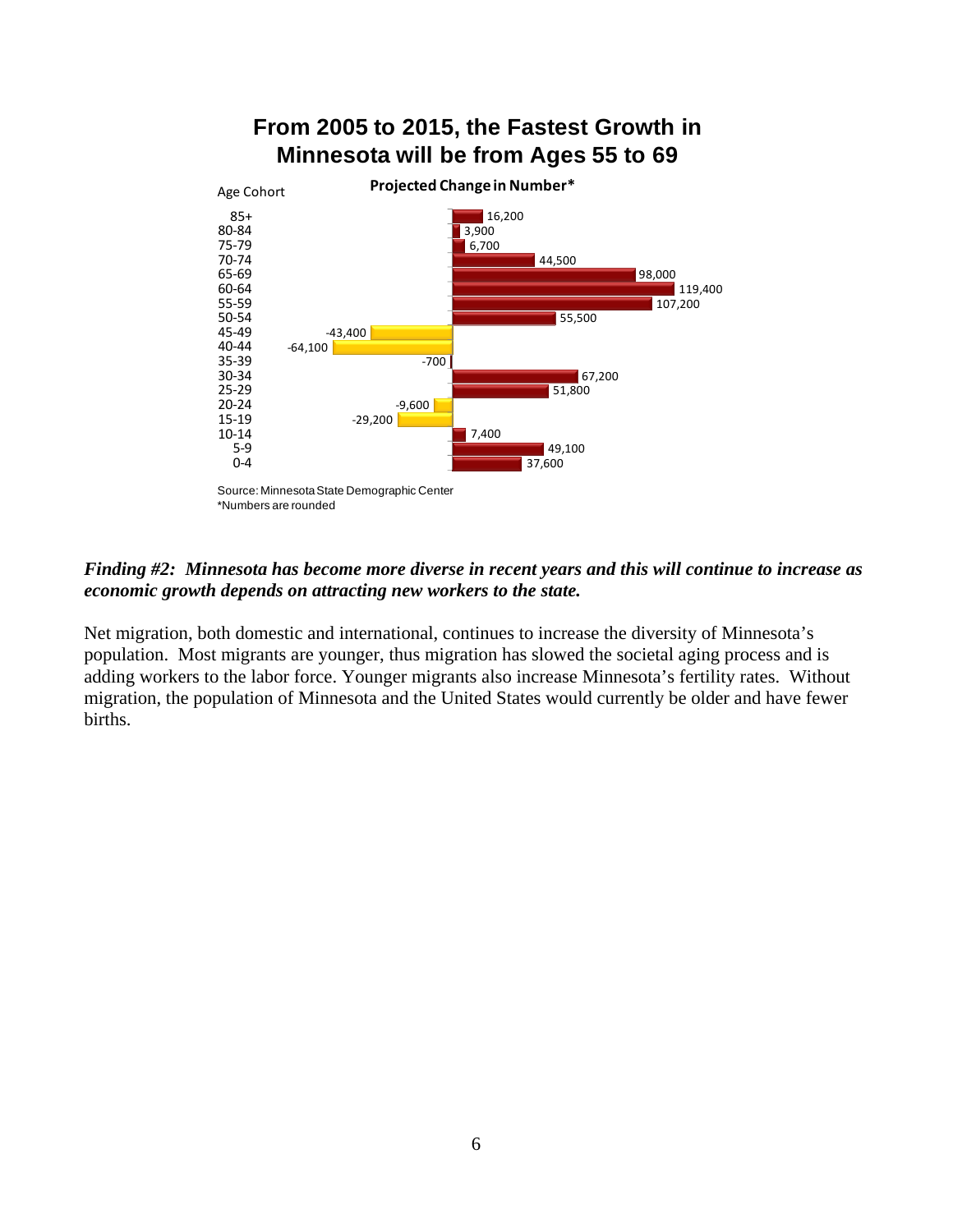

### **Upper Midwest Becoming More Diverse But Still Less Than The Nation**

*Note: Population except white alone, not Hispanic, 2006 Census Bureau estimate Source: Minnesota Demographic Center*

While net migration has diffused the aging process, it has not reversed. For the next two decades, while most of the growth in the state and national population will be from people in their 60s and 70s, much of Minnesota's workforce growth will be migrants from other states and countries. The demand for new workers to replace the retiring workforce drives both international and domestic migration and will be increasingly necessary as Minnesota faces a reduction in the working age population. Minnesota's economic performance will be increasingly tied to the ability to attract new workers.

#### *Finding #3: Public spending priorities will need to shift as Minnesota's economically dependent population grows larger and relies more heavily on fewer workers.*

Since the 1980s, Minnesota's economy has benefited from having a peak level of workers in their peak years of productivity and earnings. This has fueled extraordinary economic growth and productivity gains. As the boomer generation begins to exit the labor force, however, a very large cohort in their late 40s to early 60s will be followed by a much smaller, younger, and less experienced generation currently in their 20s and 30s. As a result, the labor force will begin to grow at a much slower pace than encountered in the recent past and it will be necessary that new workforce entrants are adequately prepared to be productive contributors to the Minnesota economy.

The dependency ratio, which is a measure of the population that is traditionally active in the labor force versus those who are not, is currently at a record low. As baby boomers reach retirement age and Minnesota's labor force growth rates start to decline, the dependency ratio will begin to rise. This will mean that the earnings of the working age population will need to be stretched further to support the state's economically dependent population.

A rising dependency ratio will have profound implications on virtually all aspects of state and local government. For instance, a larger dependent population will put upward pressure on government expenditures. Dependent populations rely more heavily on health care, education, economic assistance, and social service programs. For example, when individuals in their late 40s and early 50s move into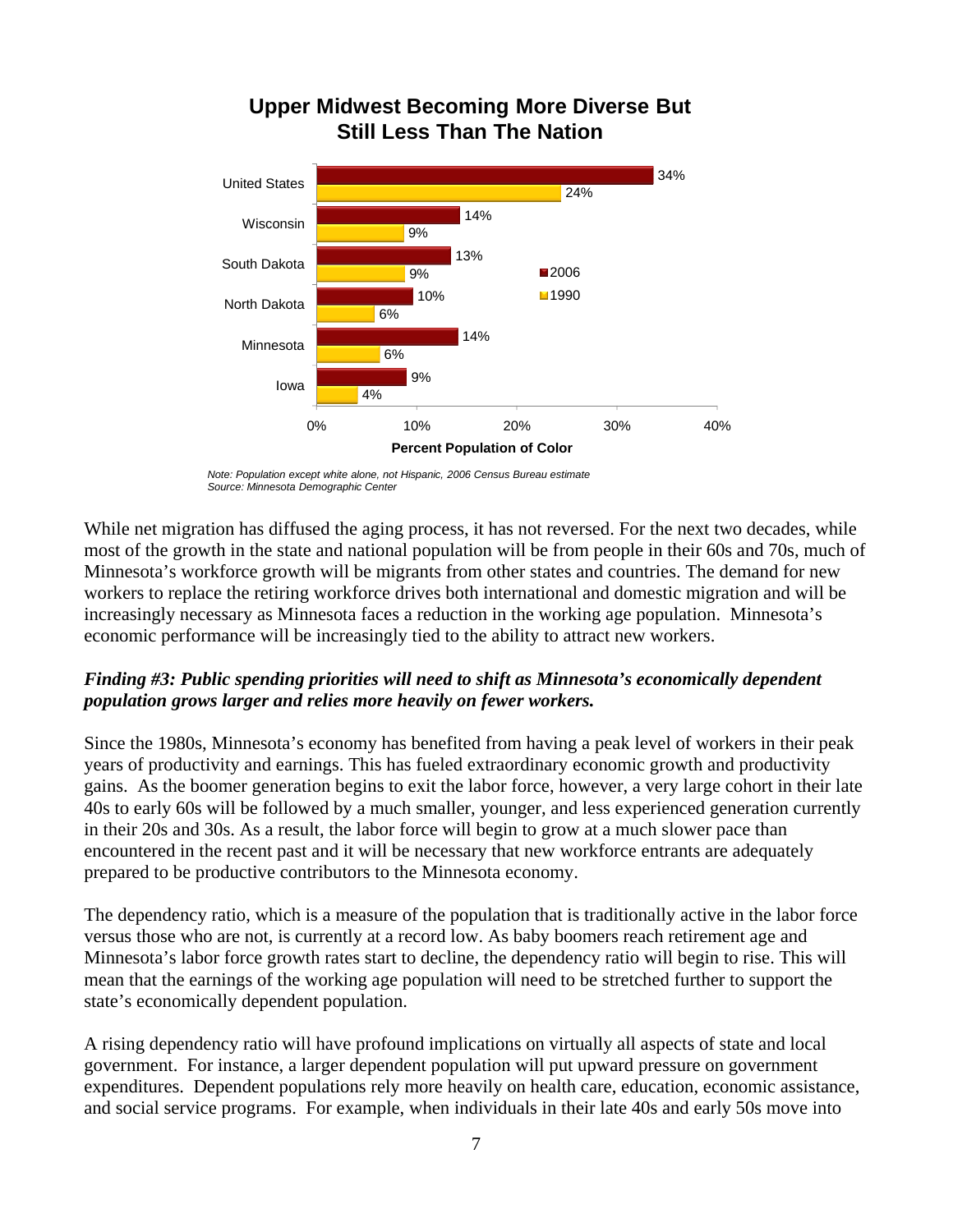their late 50s and early 60s, annual health care costs double, thus the aging of the baby boomers will have large effects on state human services, health care, and related expenditures.



#### **Minnesota's Dependency Ratio is at an Historical Low and is Beginning to Increase Rapidly\***

\*The dependency ratio is calculated by comparing the number of people between the ages 0‐14 and 65 and over to the number of people between the ages of 15‐64.

As the demand for services targeted toward seniors increases there will not be a corresponding decrease in the demand for other essential state services, such as K-12 education. Current trends signify that by 2020 the number of seniors in the state of Minnesota will exceed the number of school age children for the first time. However, this change is due to the unprecedented number of individuals reaching age 65, not to a drop in the school age population. Over the next twenty years, the number of school age children in Minnesota will actually be increasing.

Historically Minnesota has had a very well educated population, with a high percentage of the population having a high school diploma. High school graduation rates, however, are declining in Minnesota and throughout the United States. This decline will threaten our ability to compete in the global economy. One particular concern is the drastic difference in graduation rates between white and minority students. High school graduation rates for black students, for example, are currently 27% lower than graduation rates for white students in Minnesota. There is an even wider gap reported in some publications that use a different methodology for measurement.<sup>[1](#page-12-0)</sup>

 $\overline{a}$ 

<span id="page-12-0"></span><sup>&</sup>lt;sup>1</sup>The graduation rates cited are provided by the Office of the State Demographer. There is currently not a clear consensus on the methodology for measuring graduation rates. The federal government is working on rules to standardize the methodology. The Minnesota Department of Education is moving toward the use of the National Governors Association Graduation Rate. The NGA rate is a four-year, on-time graduation rate agreed to by all 50 states. This methodology results in lower graduation rates than those provided above. More information can be found on the MDE website at www.education.state.mn.us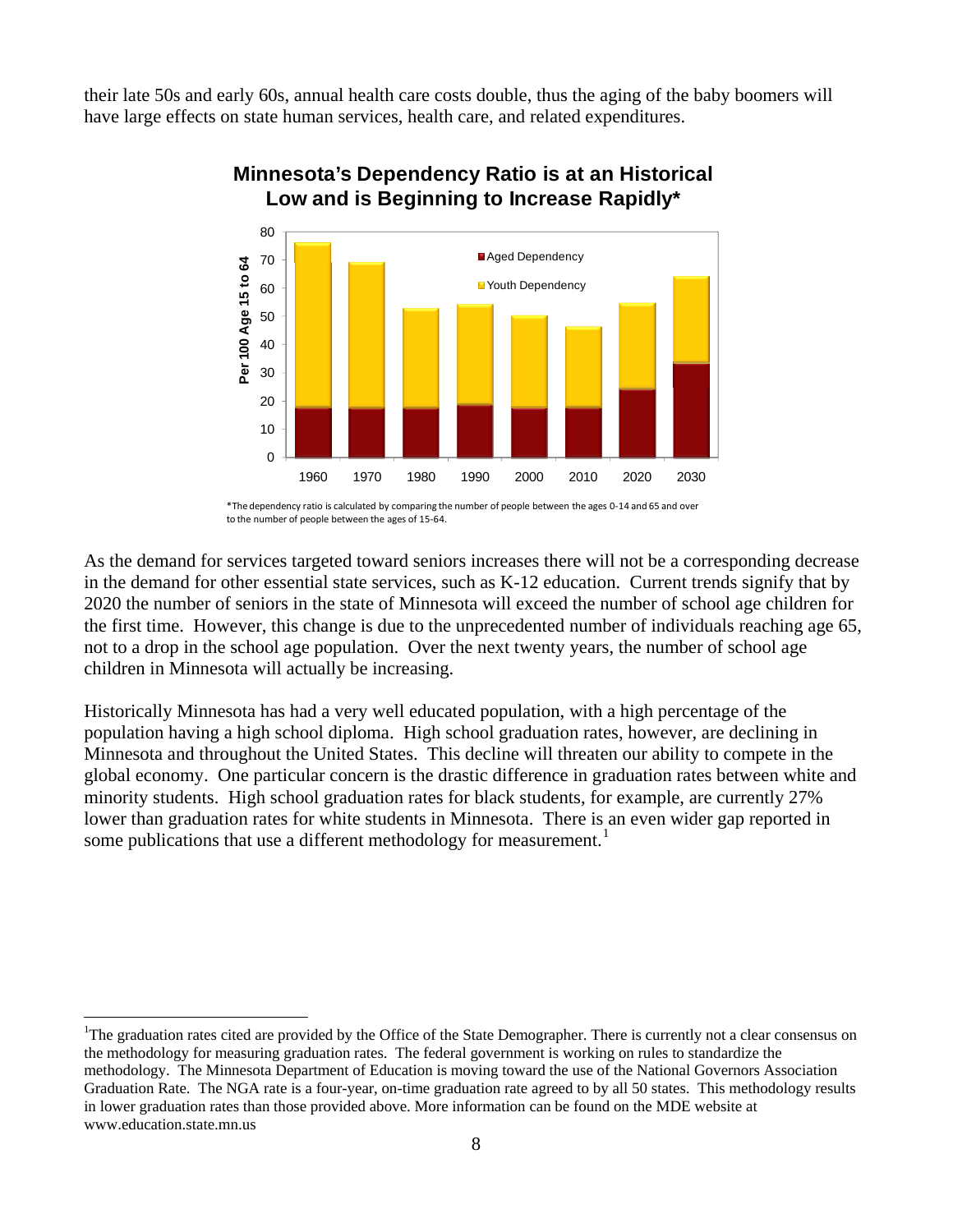

# **High School Graduation Is Declining In The US & MN While Increasing In Our Competitor Countries**

The demographic shift will also impact the state's budget by placing downward pressure on revenues. A large percentage of the income seniors report on their tax returns is tax exempt. According to a recent study by the Minnesota Department of Revenue, two-thirds of Social Security, one-quarter of pension and IRA income, and 28% of the total income of the average Minnesota senior is tax exempt. The study also found that once an individual turns 60 years old the amount of income tax they pay declines much faster than their total income declines. For example, in Minnesota total income for individuals aged 65 to 69 is approximately 18 percent less than for those aged 55 to 59, while average income tax paid is approximately 40 percent less.



**Critical Age Shifts of School Age and Senior Populations Beginning in 2008-2011 will** 

Seniors also pay less sales tax than non-seniors. Based on a 2004 study of consumption differences by age, Paul Menchik of Michigan State University suggested that aging alone would reduce sales tax

Census counts & State Demographer projection, revised 2007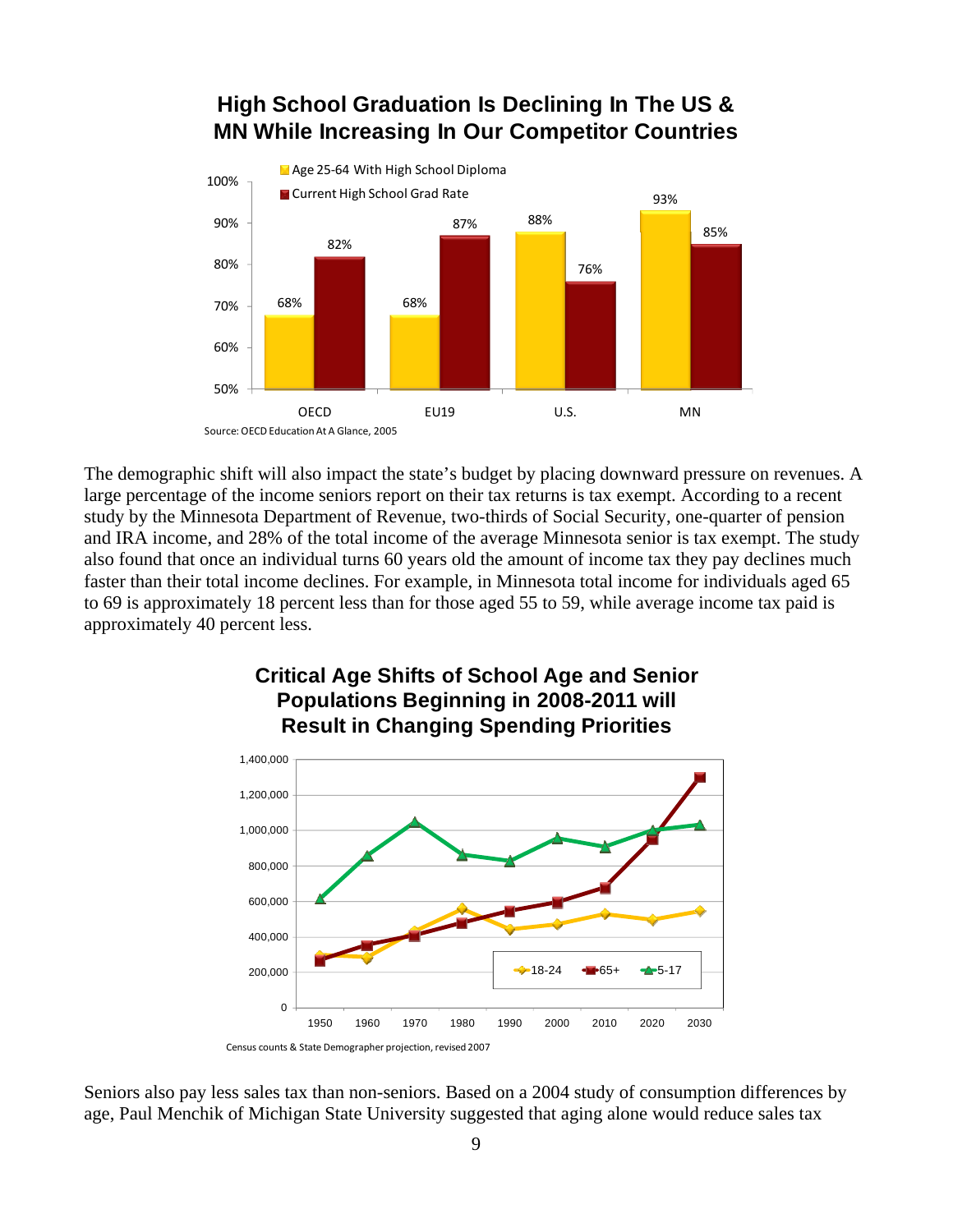revenue by 5 percent in the typical state between 2000 and 2030. In contrast, a more recent analysis by Peter Fisher of the University of Iowa suggests that aging by itself will increase sales tax revenues by 0.3% between 2005 and 2030. For Minnesota, Fisher estimates a small reduction in sales tax revenue of 0.2% due to aging. Overall, there are other reasons to worry about the future of sales tax revenues. For example, the general growth in the largely untaxed services sector and the inability to collect tax on many internet and catalog sales is more concerning than the aging of the population.

#### \$1,855 \$1,074 \$1,445 \$2,165 \$2,747 \$3,496 \$6,694 \$9,017 \$9,914 \$2,711 \$6,452 \$3,571 \$2,000 \$4,000 \$6,000 \$8,000 \$10,000 \$12,000 **Per Capita U.S. Health Care Spending by Age, 2004**

## **Individuals ages 45-54 Spend Nearly Half the Amount on Health Care as those ages 55-64**

A 551064

65to 74

451054

under65

 $15<sup>4</sup>$ 

Total

 $65*$ 

\$0

Under<sub>5</sub>

 $\sqrt{5^{10}}$   $2^4$ 

510 14

25to 34

A 35to 44

Finally, another likely impact of a rising dependency ratio will be an increase in the importance of information technology (IT) and its role in delivering state services. At a minimum, increasing IT capacity will be necessary to boost productivity of the remaining workforce. It will also be needed to support complex government programs and keep pace with the demands of the citizenry regarding customer service, access to information, and system integrity. Government currently depends on a loosely coordinated network of county and state workers to navigate a complex array of regulations and program objectives. This strategy will certainly not work for the future without support for information systems that provide necessary controls over funds, convenience for customers, and provide policy makers better and timelier information.

#### *Finding #4: Despite continuing to rank high among many key social and economic indicators, Minnesota's economy has underperformed recently relative to the nation. Accordingly, the Governor and Legislature should be conscious of assumptions regarding future economic growth when proposing budgetary changes.*

Minnesota's economic performance has outpaced the national average over the past half-century. In 1960, for example, Minnesota ranked  $25<sup>th</sup>$  in the nation in personal income per capita. By 2006, the state ranking was  $14<sup>th</sup>$ .

Past performance, however, does not ensure future success. The vibrant "dot-com boom" economy of the late 1990s left Minnesota with strong momentum moving into the 2001 recession. This arguably

*Source: Agency for HealthCare Research and Quality, Medical Expenditure Panel Survey, data for per capita spending by age group in the Midwest. Excludes spending for long-term care institutions.*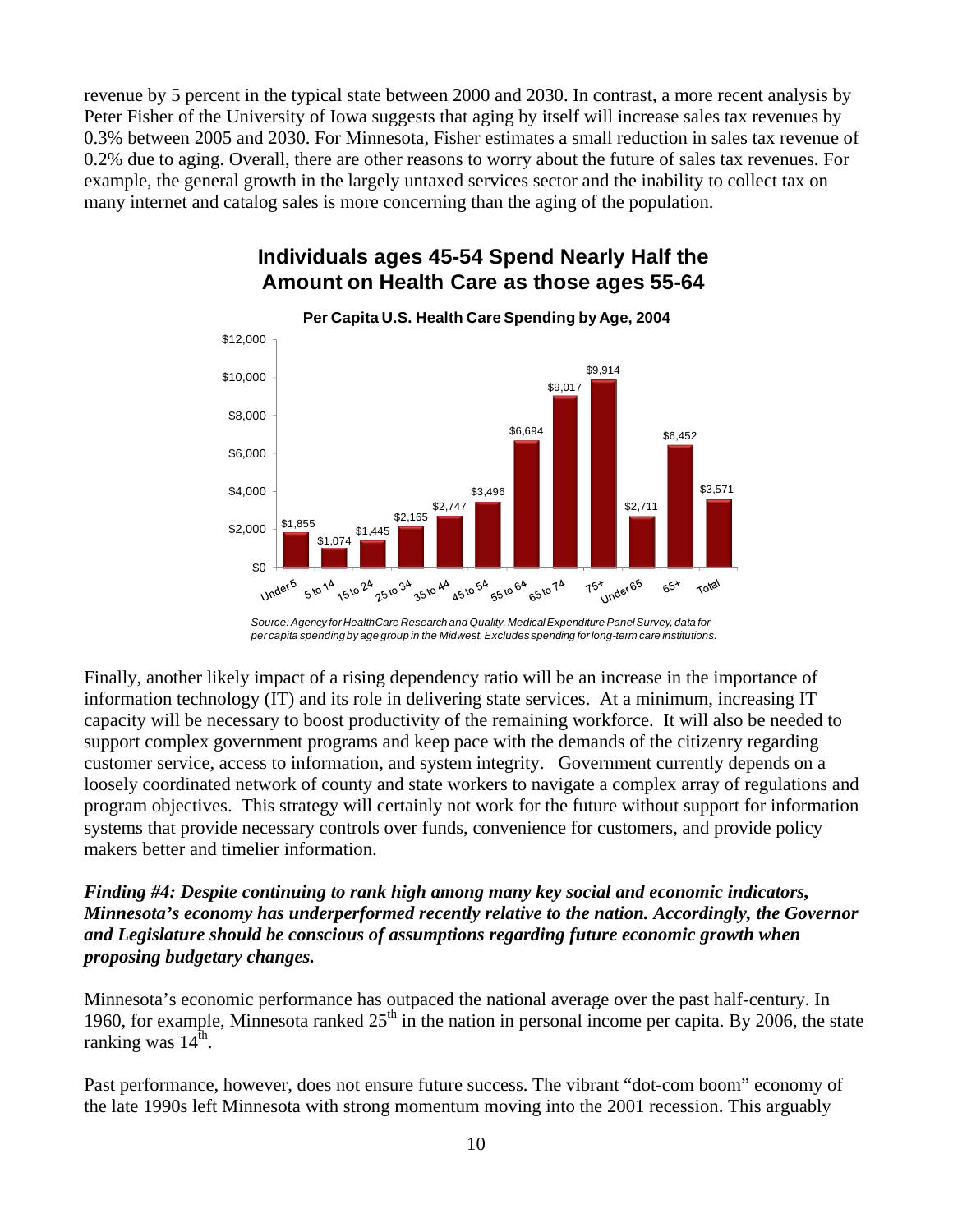helped dampen the severity of the downturn. During the subsequent recovery, however, Minnesota's population and employment growth slowed significantly relative to the experience of the 1990s. Despite continuing to rank high in many key areas, by 2004, both indicators had begun to significantly lag national growth for the first time in at least a decade.

While there are additional factors that could weigh more heavily on the state's economy than on its national counterpart, some of the recent economic underperformance can be attributed to short-term fluctuation in the business cycle, such as the slump in new housing construction, abnormal financial market conditions, or the sharp decline in spending for automobiles and household durables. Likewise, Minnesota has not benefitted from strong growth in national defense spending or energy production and has suffered from challenging times in the airline industry. A satisfactory explanation for this phenomenon, or whether Minnesota's recent economic underperformance will continue, will not likely be available until well into the recovery.

#### *Finding #5: Demographic and economic factors will lead to lower growth of state tax revenues over the next 25 years.*

Minnesota's economy will grow over the next 25 years, but both state and national real (inflation adjusted) growth rates are expected to be well below those experienced during the late 1990s. Between 1996 and 2000 real GDP grew at an average annual rate of 4.1 percent. Between 2026 and 2030, Global Insight's trend growth forecast shows real GDP growth rates averaging just 2.4 percent. That slowdown in national economic growth rates is expected to produce slower general fund revenue growth in Minnesota.

As Minnesota's population ages over the next 25 years, retirees become an increasingly larger proportion of the tax payer base. Between 2005 and 2030 the number of Minnesotans age 65 to 69 will increase by 120 percent; the number between age 70 and 74 by 140 percent. Both the slowdown in projected real economic growth rates and the increased percentage of the taxpayer base over age 65 will affect the long-term state revenue outlook $2.3$  $2.3$ .

 $\overline{a}$ 

<span id="page-15-0"></span> $2$  Long Term Revenue Forecast Assumptions: Projected state tax revenue growth rates for the next 25 years were prepared for the Commission's use by Minnesota Management and Budget's economic analysis division using economic assumptions taken from the Global Insight, Minnesota's national economic consultant, trendlong scenario prepared in February, 2008. The long-term projections assume the economy suffers no major mishaps between spring 2008 and the end of the 25 year forecast horizon. In that scenario actual output is assumed to be equal to potential output and no recessions are included in that projection.

Estimates of the changes in the age distribution of Minnesota taxpayers were made based on projections provided by the State Demographic Center. The models used in the long-term revenue forecast exercise were the same as those used in the twice yearly biennial revenue forecast with one important exception. The income tax model was adjusted so that the filer base in 2033 reflected not only the income growth that occurred over the 25 year forecast horizon, but also the change in the age distribution and the accompanying changes in the composition of income that would occur given the changes in age distribution. Finally, an analysis of the impact of individuals moving from no-filer to filer status conducted by Minnesota Department of Revenue staff showed no material effect on projected revenue growth rates.

<span id="page-15-1"></span>Labor force growth rates used in Minnesota were below the national average between 2020 and 2030 of the forecast horizon. The slower work force growth used in the long-term projections was not due to a declining labor force participation rates among those 16 to 64. The projected growth rate for that group, 81.1 percent, was still well above the projected national average of 75 percent. Nor was it due to lower than average participation rates for those over age 65. Minnesota remained above the projected national average participation rate for that age cohort as well. The reason labor force growth is expected to be below the national average is that the number of Minnesotans over the age of 65 is growing faster than the national average and the number of Minnesotans 16 to 64 is not expected to grow as fast as the US average.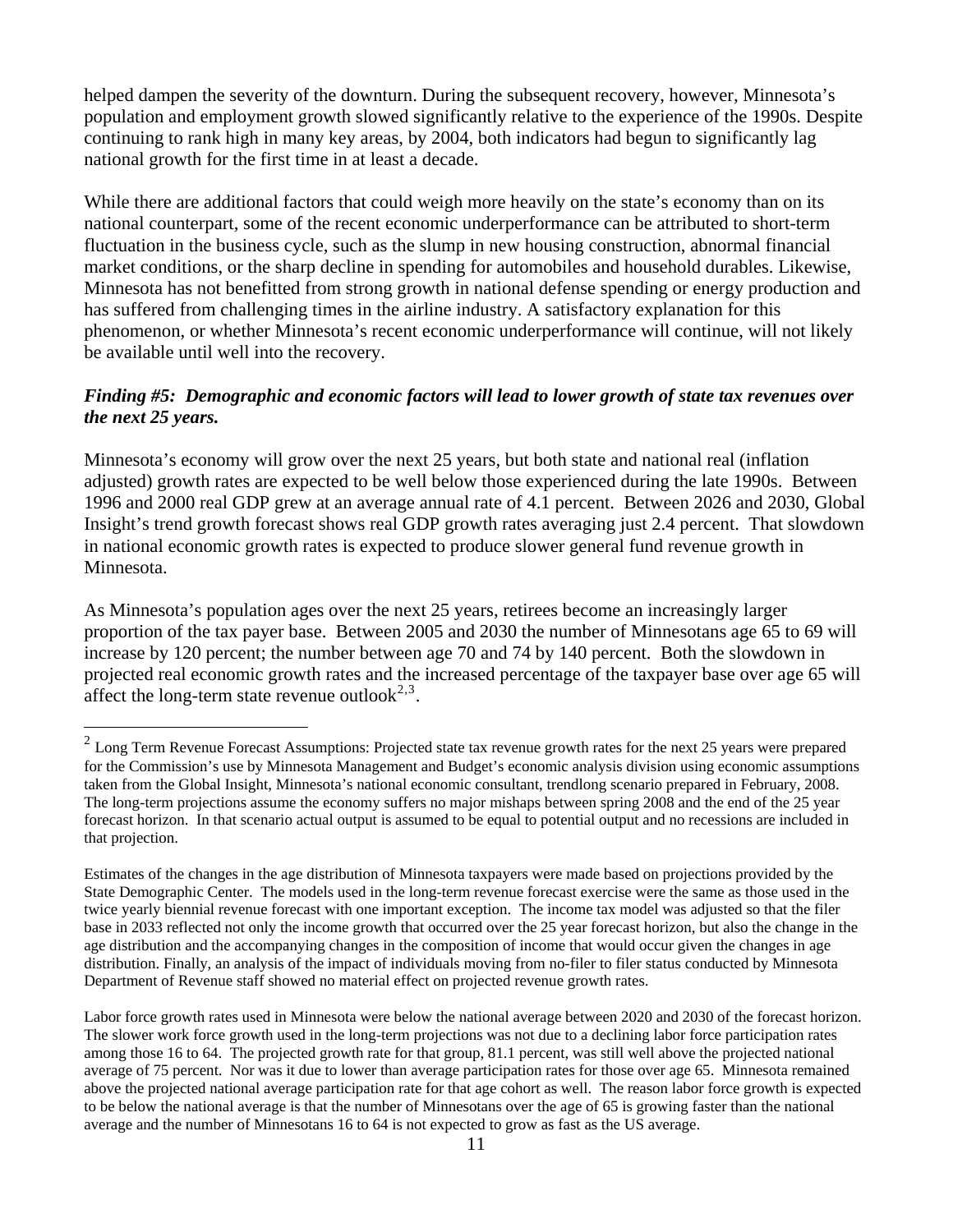The long-term revenue projections indicate that state policymakers should expect significantly slower revenue growth over the next 25 years than occurred during the late 1990s. Between 1996 and 2001 state revenues grew at a compound annual rate of 6.8 percent. Looking to the future, expected revenue growth between 2028 and 2033 is 3.9 percent. After adjusting for population growth and inflation, real per capita revenue grew at a compound rate of 2.8 percent between 1996 and 2001. Between 2028 and 2033 real per capita revenues are expected to grow by 1.2 percent.

#### The Impact of Changing State Law

<u>.</u>

The impact of changing state law with respect to the tax treatment of social security and pension income was also examined. Exempting social security was estimated to reduce the compound growth rate of state revenues by 0.14 percentage points, while exempting all pensions would reduce state revenue growth by 0.26 percentage points. If both pensions and social security were exempted from taxation state revenues would grow at a 3.4 percent compound annual rate for the 25 year study period, 0.37 percentage points less than baseline growth. In the latter instance state revenues in 2033 would be about 8.5 percent less than under current law, income tax revenues would be 14.4% less.



#### **5 Year Compound Growth Rates of Minnesota State Revenues: 2001 & 2033**

Source: Analysisfrom Minnesota Management & Budget (MMB)

\* PGSL isthe price deflator for State and Local Governmentpurchases of public goods and services.

 $3$  Long-term Revenue Forecast Sensitivity: To examine the sensitivity of the long-term growth rate as a result of shocks to the economy, a series forecasts were made using less optimistic assumptions. In general, results were relatively robust with compound growth rates between 2008 and 2033 changing only modestly. Using long-term growth rates for wages and consumer spending taken from Global Insight's cycle scenario reduced the long-term growth rate from 3.8 percent to 3.4 percent. Using the cycle's projected growth rates for nominal wages and consumer spending and reducing the forecast growth rate for non-wage portfolio income by 2 percentage points from that used in the trend forecast produced a compound growth rate of 3.0 percent between 2008 and 2033.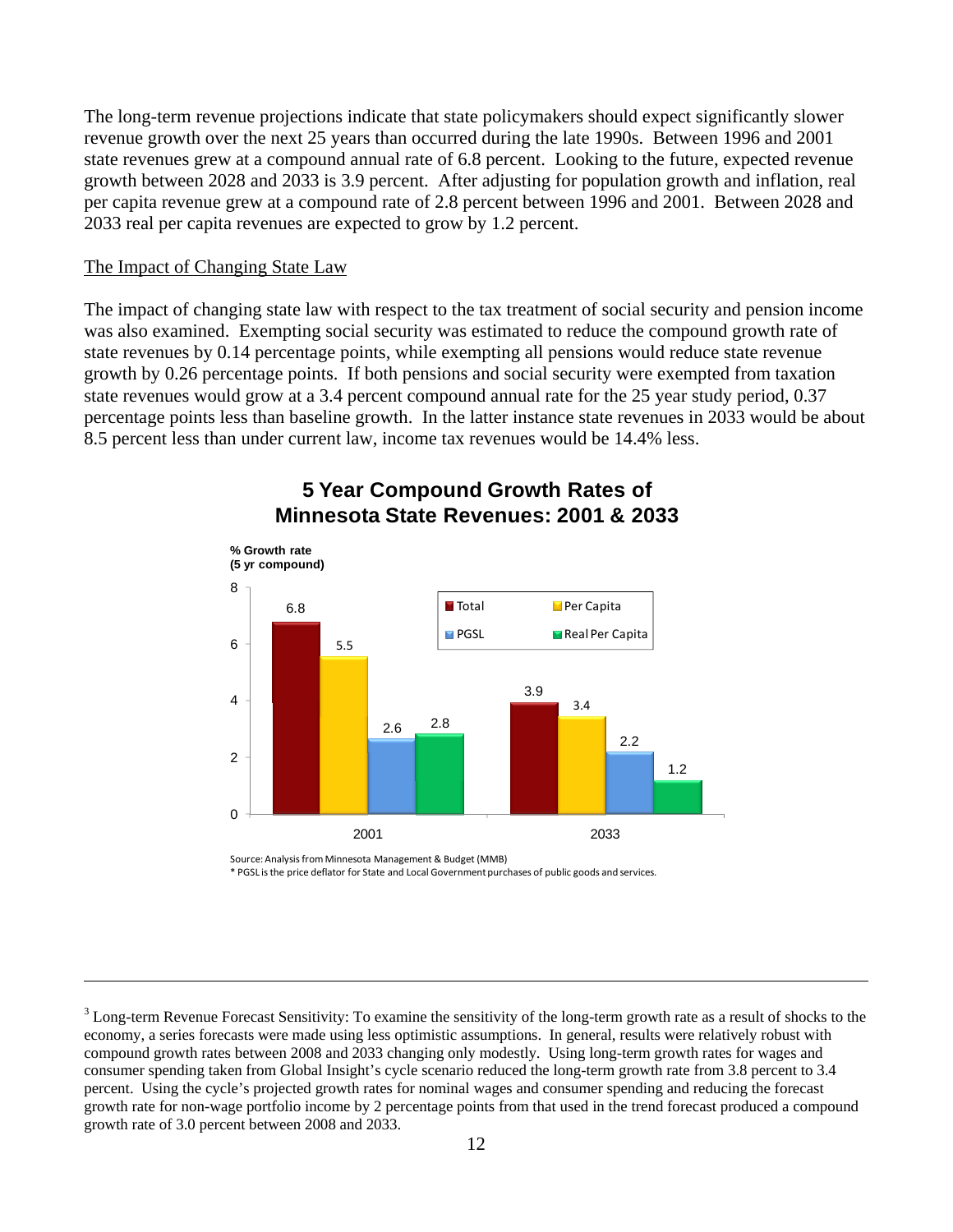#### *Finding #6: Minnesota has a long-term structural budget problem, with long-term expenditure growth likely to outpace revenue growth.*

To analyze state spending growth, general fund spending was divided into the following three major categories: health care, K-12 education and all other spending. The projected growth rates shown below are largely based on historical growth rates in these spending areas from FY 1997-2007. This look at projected growth rates in both revenues and expenditures reveals that over the next 25 years Minnesota will not generate sufficient revenues to sustain current rates of spending growth. As shown below, total spending projections reveal a growth rate of 5.4 percent per year and the projected compound growth rate for revenues over the next 25 years is only 3.9 percent.



# **Projected Average Compound Growth Rates of Minnesota State Finances**

Source: Analysis from Minnesota Management & Budget (MMB)

The disparate growth rates for the three expenditure categories are significant because, as the pie chart below illustrates, health care and K-12 education expenditures currently make up a majority of state general fund spending. Since these areas are projected to grow faster than total revenues, options for any other spending become extremely limited. A more extended review of the growth assumptions can be found below.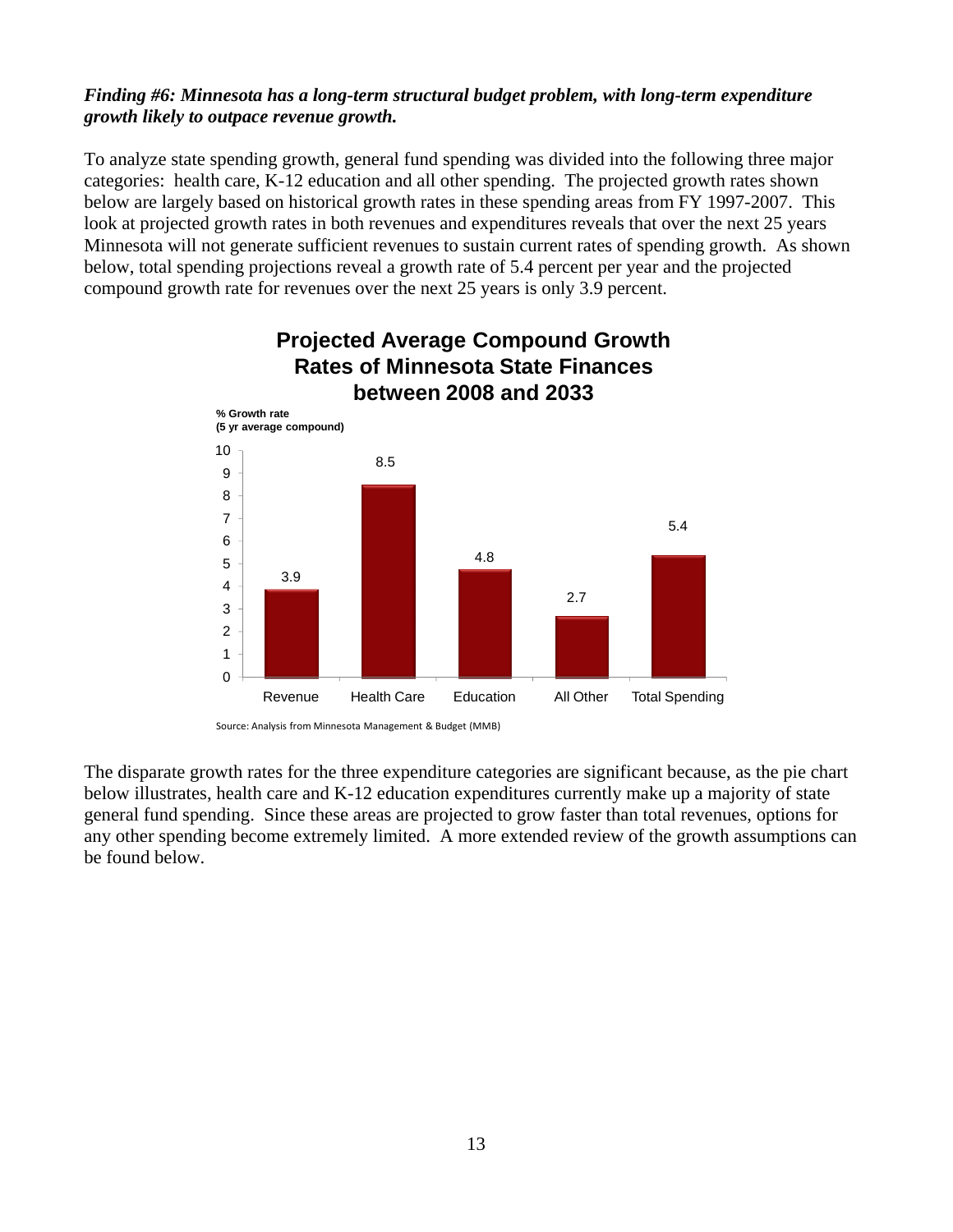

### **General Fund Spending FY 2008-2009**

#### Health Care Expenditures

Growing at an average annual rate of 8.5 percent<sup>[4](#page-18-0)</sup>, state payments for direct health care services are the fastest growing segment of the state's budget and consume a greater share of available resources each year. State health care programs face many of the same cost pressures that exist in the private health care market, including medical inflation and increased utilization of services spurred in large part by the development of new medical technologies, services, and pharmaceuticals to treat illnesses. In addition, because eligibility criteria for state health care programs are specified in statute, the state accommodates higher enrollment whenever the number of persons eligible for care increase (for example, when the economy weakens).

#### K-12 Expenditures

1

K-12 education expenditures represent the largest portion of state general fund spending. The projected growth rate for K-12 education is based on a measure of historical growth in education spending combined with projected growth in the K-12 population. Much of the anticipated growth in K-12 spending is based on the assumption that Minnesota will continue to invest in K-12 in a manner consistent with past growth. Past growth in K-12 spending is due primarily to legislative action and not automatic formula growth or demographic changes. The growth rate incorporates the assumption that growth through legislative action will continue.

The historical growth rate was calculated on a per pupil basis and incorporates growth in both state aid and local levies from 1997-2007. Historic growth in both state aid and local levies was used in the calculation because these two sources of funding often have an inverse relationship with each other.<sup>[5](#page-18-1)</sup>

<span id="page-18-0"></span><sup>&</sup>lt;sup>4</sup> Average annual growth in general fund spending on Medical Assistance, General Assistance Medical Care, and chemical dependency entitlement grants between 1997 - 2007

<span id="page-18-1"></span> $5 \text{ In the period from } 1997\text{-}2007$ , state aid grew at 7.4 percent annually, but the total growth rate combining aid and levy was only 4.4 percent annually. This is because in that time period the state took over a large portion of education funding from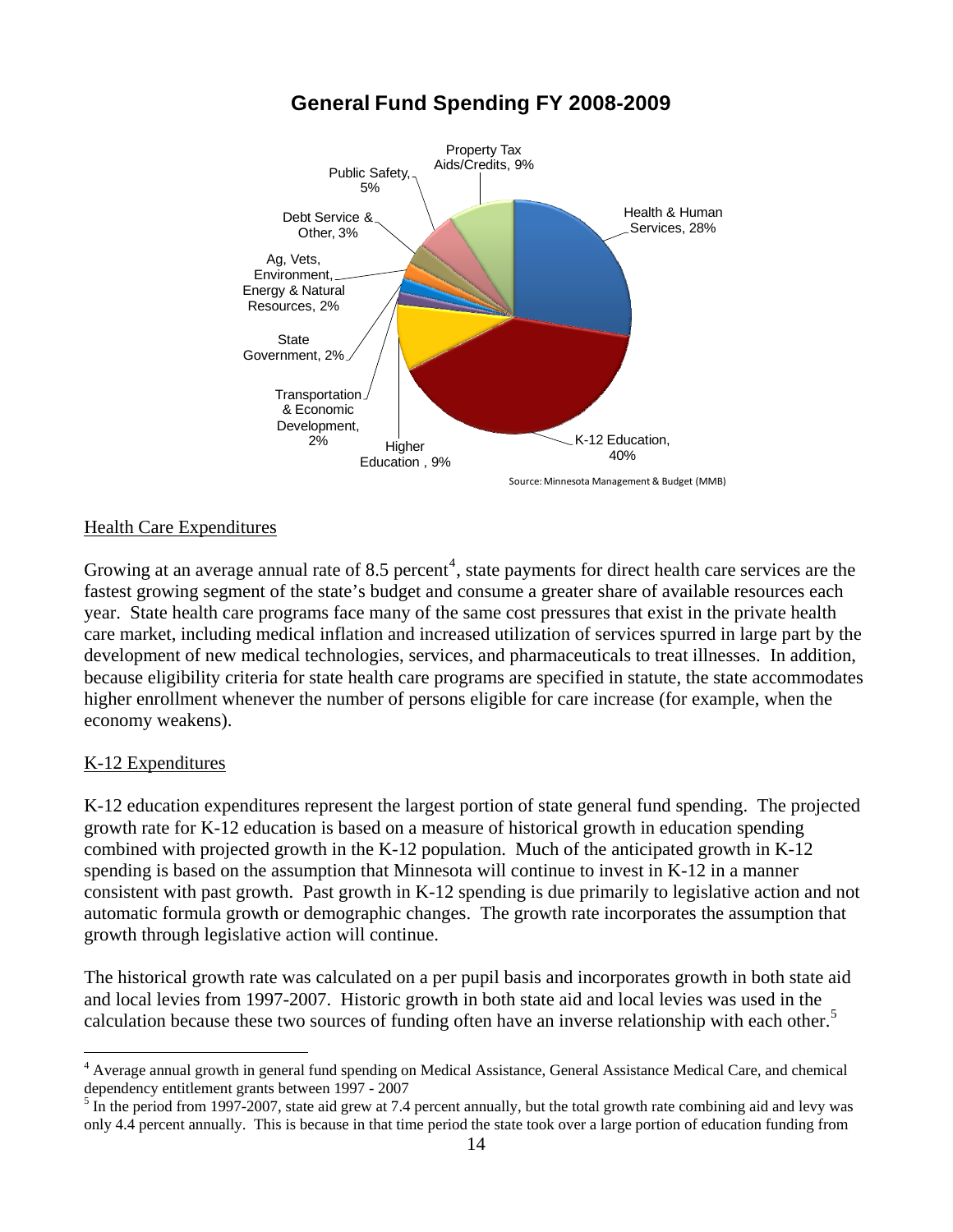When one source increases significantly, the other may decrease or grow at a slower pace or vice versa. Looking at overall growth from both sources provides a clearer picture of what overall cost pressures are in the area of K-12 education. This per pupil growth rate was then combined with the demographic projections of growth in the school age population to arrive at the total projected growth rate of 4.8 percent. Over the past decade the school age population has been declining. This trend is projected to reverse in fiscal year 2010, with continued growth in the school age population through 2025.<sup>[6](#page-19-0)</sup>

This 4.8 percent growth rate represents observed growth in education funding on a per pupil basis combined with projected demographic growth in the school age population. There are additional pressures on the education system that may push the cost pressures even higher in the future. It is not simply that the number of school age children is growing, but the composition of the school age population is changing in ways that have an impact on cost as well. In recent years there has been growing concentration of poverty in Minnesota schools, which drives additional funding. There has also been an increase in the number of students that come to school without adequate English skills and therefore generate limited English proficiency funding from the state. Additionally, special education costs have increased with more students generating special education funding and services for special education students becoming more expensive. This growth in special populations served by Minnesota's public schools may result in cost pressures beyond the level of observed growth in recent years.

#### All Other Spending

The all other spending category includes general fund spending outside of health care and K-12 education expenditures. The majority of the general fund spending in this category are expenditures on higher education, aids to local governments, the non-health care portion of health and human services, and general state government.<sup>[7](#page-19-1)</sup>

From FY 1997-2007, the compound average annual growth rate for all other spending was 2.7 percent. This percentage was deemed to be a reasonable growth rate to assume into the future. It falls between the annual compound growth rate from 2008 to 2033 forecasted for the consumer price index (CPI) and the one projected for the implicit price deflator for state and local governments (PGSL) that takes compensation costs into account.

There are demographic trends that will likely affect the all other spending area. For example, the decline in the 18-24 year old population expected next decade will likely result in diminished pressure on higher education enrollment. The effect of this demographic shift on expenditures is unclear. At the same time that the 18-24 year old population is declining, baby boomers will continue to retire and the growth of the labor force will slow. This will increase the demand for higher education institutions to increase the number of graduates in engineering, education, health care, and skilled trades, as well as increase the demand for training existing workers. The aging of the baby boomers will also impact

the local level in the form of the general education levy, as a result the growth rate for local levies was negative. In the years since the takeover of the general education levy, state spending has been growing at 2.7 percent annually, whereas local levies have grown at 11.9 percent on a per pupil basis.

<span id="page-19-0"></span><sup>&</sup>lt;sup>6</sup> The Minnesota State Demographer is projecting continuing increases in birth rates in Minnesota, which will result in an increase in the school age population. Birth rates have been increasing since 2001.

<span id="page-19-1"></span> $<sup>7</sup>$  The all other spending category includes general fund spending on higher education, intergovernmental aids, the non-health</sup> care portion of health and human services, general government, public safety and corrections, debt service, economic and workforce development, and transportation.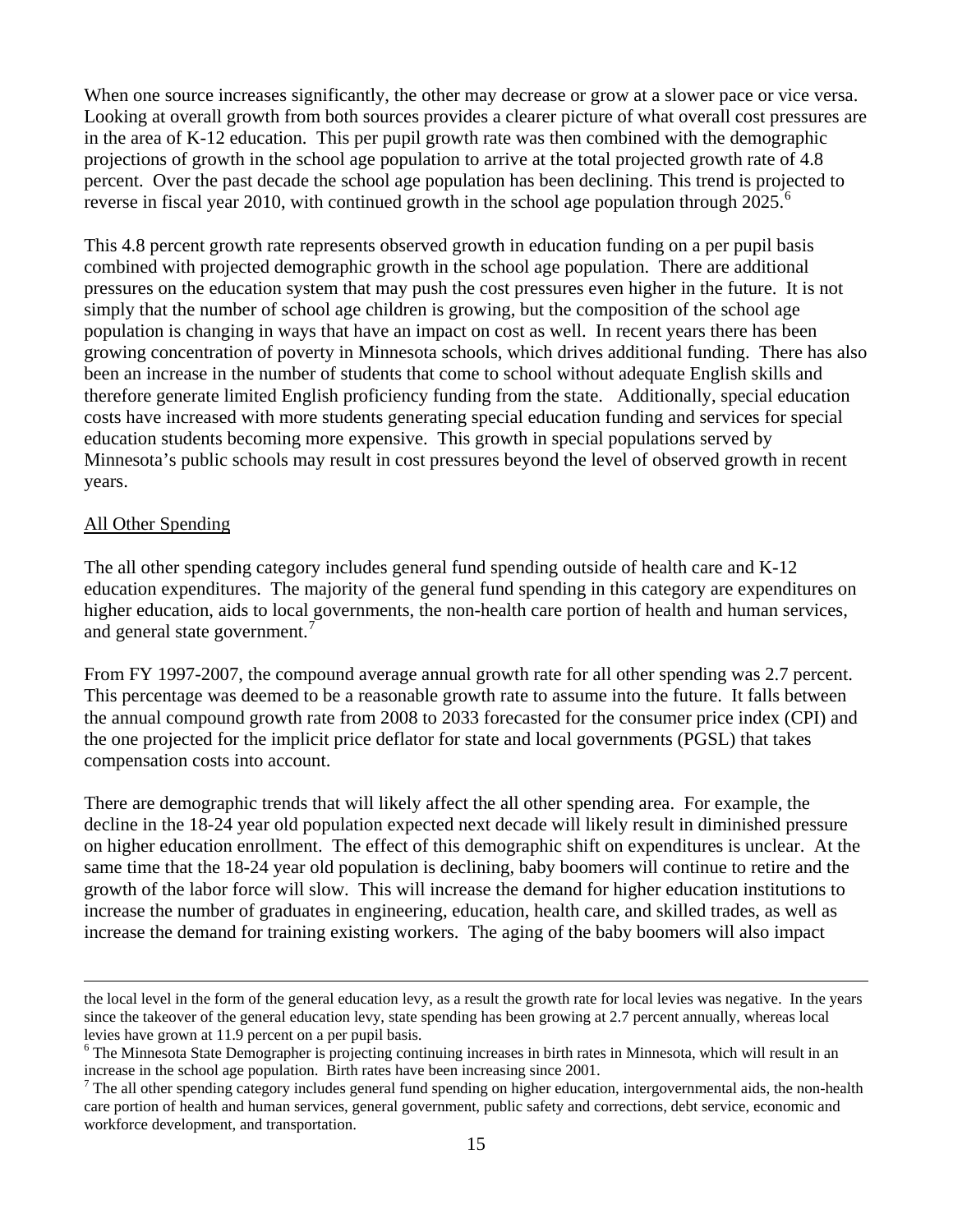corrections expenditures. The number of prisoners age 55 and older is increasing rapidly. This will lead to higher health care and other costs related to an aging prison population.

#### *Finding #7: Health care growth will become the most important factor in controlling rising state expenditures.*

In FY 2007, about one out of every five state general fund dollars were spent on public health care programs—including Medical Assistance (the state's Medicaid program), General Assistance Medical Care, and chemical dependency treatment entitlement grants.<sup>[8](#page-20-0)</sup> If current growth rates continue unchecked over the next 25 years, two out of every three state general fund dollars will go toward health care. Although there are considerable uncertainties in forecasting expenditures over such a long time period, it is clear that health care's current growth trajectory will produce significant budget challenges in the near-term and prove to be unsustainable over the long-run.

To illustrate the crux of the problem the state will face over the next 25 years, consider a scenario in which revenue grows 3.9 percent per year (as described above) and health care continues to grow at a rate of 8.5 percent per year. In order to achieve balanced budgets over the 25 year time horizon, expenditures on all other segments of the budget, including K-12 education, would have to remain essentially flat, as shown in the graph below.<sup>[9](#page-20-1)</sup> If instead, we make the assumption that health care continues to grow at 8.5 percent and spending on K-12 education grows by 2 percent per year (CPI inflation) for the next 25 years, all other segments of the budget beyond health care and K-12 will have to be reduced by 3.9 percent each year to avoid budget deficits.<sup>[10](#page-20-2)</sup> This would nearly eliminate all other areas of spending by 2035.

 $\overline{a}$ 

<span id="page-20-0"></span><sup>8</sup> State payments for direct health care services in FY 2007 include those for: Medical Assistance (\$2.9B); General Assistance Medical Care (\$281M); MinnesotaCare (\$267M); and chemical dependency treatment entitlement grants (\$78M). MinnesotaCare is funded out of the Health Care Access Fund through provider and premium tax revenues and is therefore not included in general fund projections. It should be noted, however, that this program has also grown significantly over the years and represents additional state health care obligations, compounding the challenges discussed above. 9

<span id="page-20-1"></span>Growth on all segments of the budget outside of health care would have to be limited to 0.2percent per year.

<span id="page-20-2"></span> $10$  2 percent is the average Consumer Price Index (CPI) projected over the 25 year time horizon.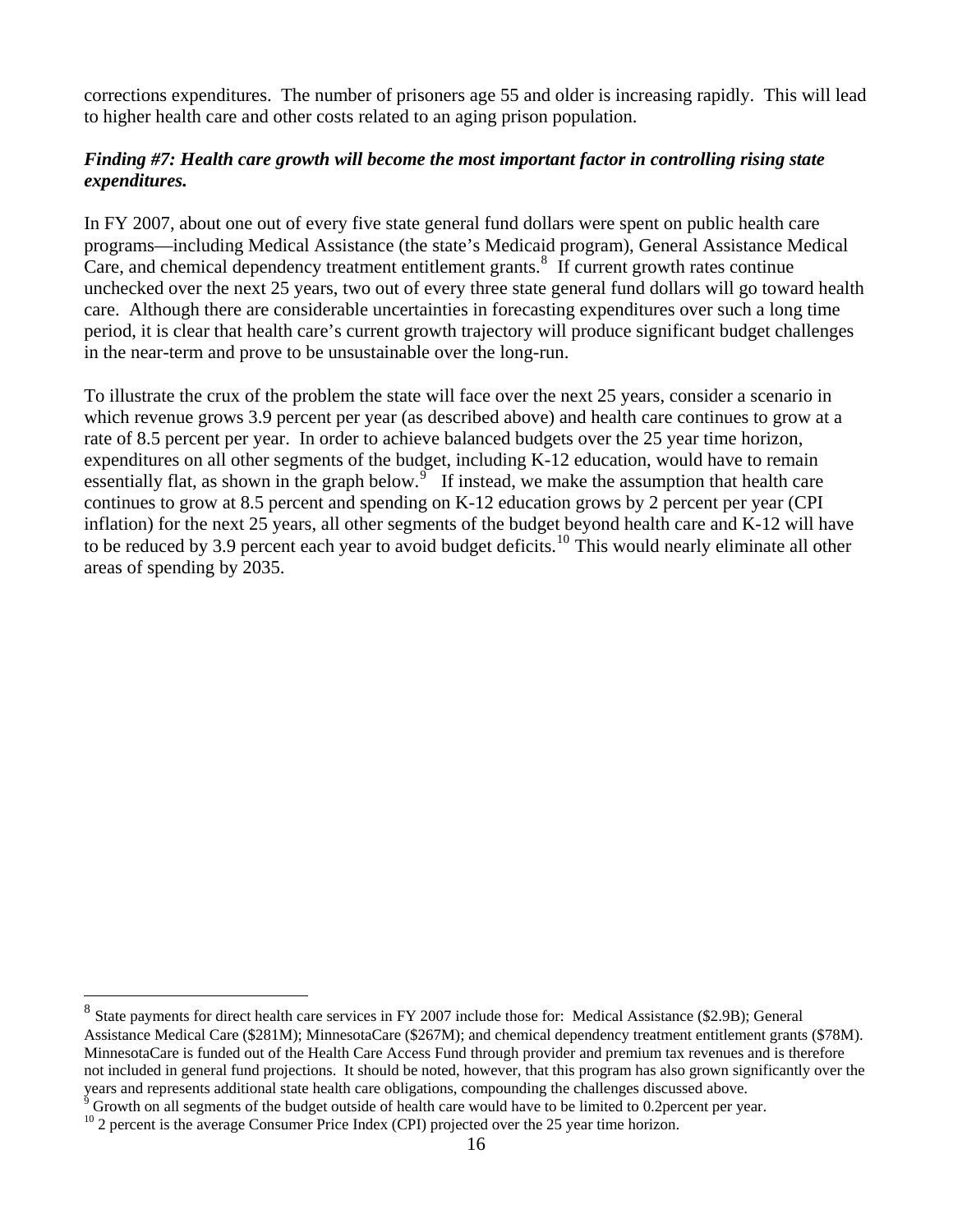

These scenarios illustrate that state health care spending cannot continue on its current course. Yet in the decades to come demographics are not favorable. For the state, the aging of the population means that a larger share of the population will become eligible for and begin using expensive long-term care services under the Medical Assistance program. Furthermore, because health care costs for an individual generally increase with age, and a higher proportion of individuals covered by state programs will be older, it stands to reason that the state's average cost of care will increase. In a nutshell, even as historical growth trends are unsustainable, demographic changes beginning in this decade will put even more upward pressure on spending.

In reality, changes to the health care system to moderate cost growth, whether in the private market or within state and federal programs, will have to take place. The Congressional Budget Office (CBO) in a recent long-term outlook for national spending on Medicare, Medicaid, and all other health care services provides a baseline assumption that changes will take place in the health care system over the next 75 years such that Americans' consumption of goods and services other than health care does not decline in real terms.

Many of the options that seem to hold merit - increasing access to information on the efficacy of treatments, changing provider payment incentives to encourage quality and value, promoting disease management and care coordination - have been widely debated in Minnesota and included in whole or in part in recent health reform legislation. But significant questions remain as to how these changes will be implemented and what the outcomes for the system as a whole and for state public programs will be.

#### *Finding #8: State revenue volatility will make long-term budget instability more difficult to manage.*

Ever-changing budget situations tend to obscure the long-term demographic trends of the state. This volatility, with boom times evaporating into bust periods, adds to the work of the Governor and the Legislature in a way that makes other policy debates less likely. More volatile tax systems create an environment of larger surpluses and greater deficits. It can also pose greater challenges to fiscal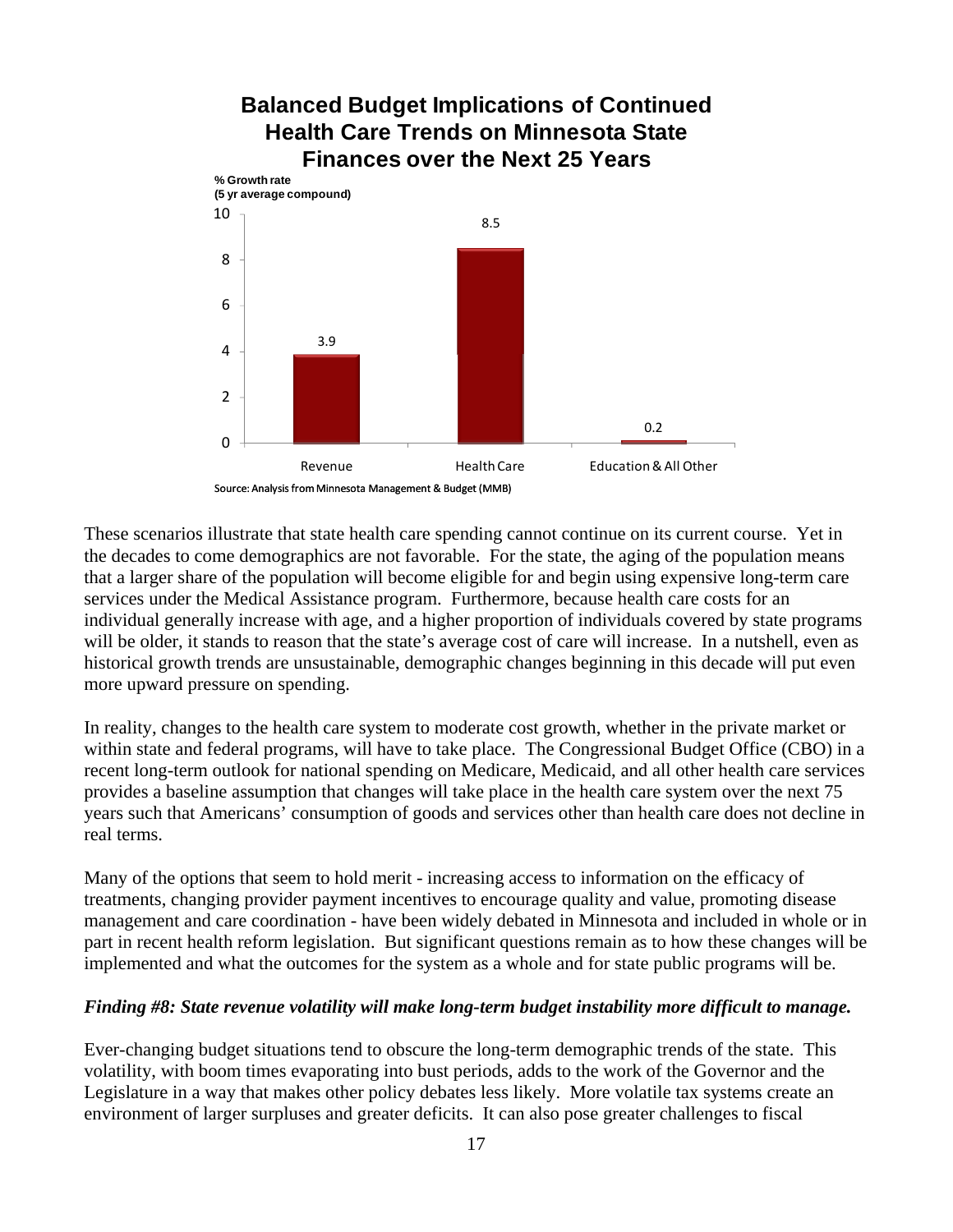policymakers by focusing discussion on cost rather than effectiveness and on immediate needs and solutions rather than future infrastructure and economic growth.

Though it has not always been a central theme, budget volatility has played a role in the results of several earlier commissions. The stability of the sales tax base was considered by multiple commissions, with many of them recommending broadening the sales tax base as a way to help increase revenue predictability and fairness in the tax system. Other common recommendations related to revenue volatility included minimizing yearly changes to tax law and diversifying revenues by maintaining an equal mix of income, sales, and property tax revenue. On the spending side, formal contingency plans, where appropriations are adjusted accordingly if expected revenues are not realized, have been recommended in the past. The maintenance of a budget reserve has also been suggested more than once as a way to help ensure budget stability.

In creating this commission, the Legislature specifically charged the State Budget Trends Study Commission with examining the stability of the state budget over time. The boom-bust revenue cycle seems to be growing in recent budget years and has produced concerns over the volatility of Minnesota's general fund revenues. Using analysis from MMB, the Commission examined detailed components of Minnesota's general fund revenue volatility over the past half-century to identify key sources of volatility in the state's existing tax base. The study provided the foundation for a methodical examination of the implications volatility has on Minnesota's biennial budget reserve, allowing the Commission to consider options to reduce the impact of volatility on the tax system.

#### *Finding #9: Minnesota's general fund tax base has grown more volatile in the past decade.*

In new research, the State Economist and MMB staff analyzed the volatility of the state's current law general fund tax base. This research nets out any impact of state tax law changes over time and provides a realistic assessment of the uncertainty and risk inherent within the current tax system.

While short-term cyclical volatility in Minnesota's general fund tax base appears to increase during periods of economic downturn and typically parallels a significant disturbance or shock, long-term trend volatility in the tax base is roughly 30 percent greater today than it was during the 1970s. Most of this increase has noticeably occurred since the late 1990s.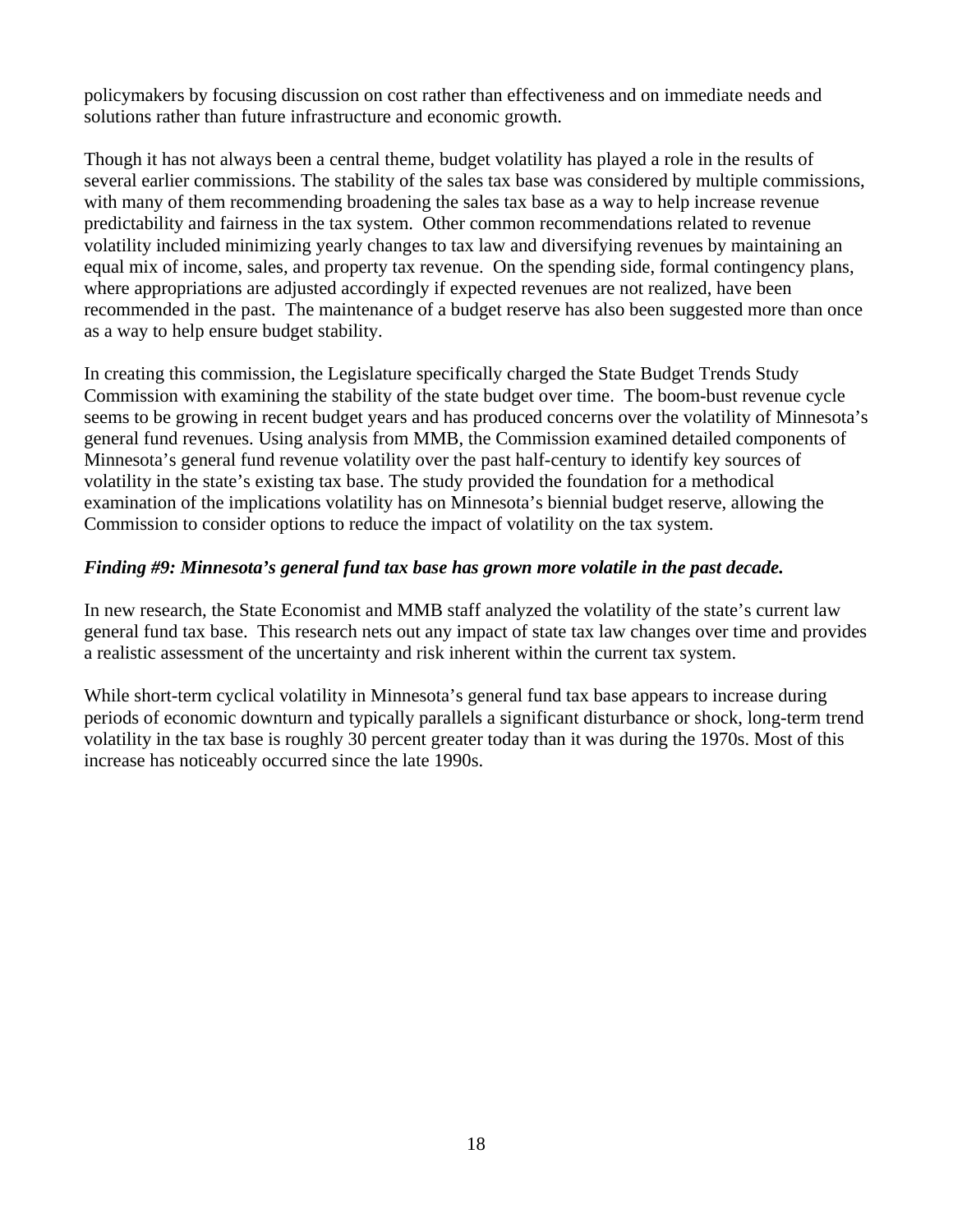#### **0.0% 0.5% 1.0% 1.5% 2.0% 2.5% 3.0% 3.5% 1970 1975 1980 1985 1990 1995 2000 2005** 5-Year Moving Average Total GF Tax Base Volatility **Minnesota General Fund Tax Base Volatility Measured by a Time Varying Standard Deviation 2.6% in '91** Source: Analysis from Minnesota Management & Budget (MMB) **3.0% in '83 2.6% in '87 2.7% in '97 3.0%‐3.1% in '99, '01 &'02**

Minnesota's corporate franchise tax base, which constitutes 7 percent of general fund tax revenue and boasts the highest trend growth rate, is the most volatile of the three major revenue sources, extremely sensitive to economic cycles and thus subject to substantial uncertainty. In fact, the volatility of Minnesota's corporate franchise tax base is almost four times greater than the volatility of the individual income tax base and nearly six times greater than the volatility of the general sales tax base.

Minnesota's individual income tax base, comprising roughly 48 percent of the state's general fund tax revenue, is the second most volatile tax system. While still relatively low compared to the corporate franchise tax base, Minnesota's individual income tax base volatility has grown to be slightly more volatile since the late 1990s. Examination of the detailed components of the individual income tax base concludes that wages and salaries, comprising roughly 72 percent of Federal Gross Income (FGI), are the least volatile and that net capital gains, 7 percent of FGI, are the most volatile element. Despite exhibiting the least uncertainty, the volatility of wages and salaries has been steadily increasing since the late 1990s. This is presumably the result of a growing trend toward stock options and bonus remuneration. Likewise, the volatility in capital gains has also exhibited noticeable increases since the mid-1990s. The study attributes this to factors such as changes in asset values, investor decisions, or shifting economic trends. According to the Congressional Budget Office, because capital realizations "depend on both household decisions about the amount of assets to sell in a given year and the underlying accrual of capital gains in those assets," capital gains are inherently volatile.

The general sales tax base, comprising roughly 31 percent of Minnesota's general fund tax revenue grows at approximately the same trend growth rate as the individual income tax base and is the least volatile of the state's major general fund revenue sources. For this reason, as was mentioned earlier, declining taxable consumption and general growth in the largely untaxed services sector remains a growing concern among state budget officials.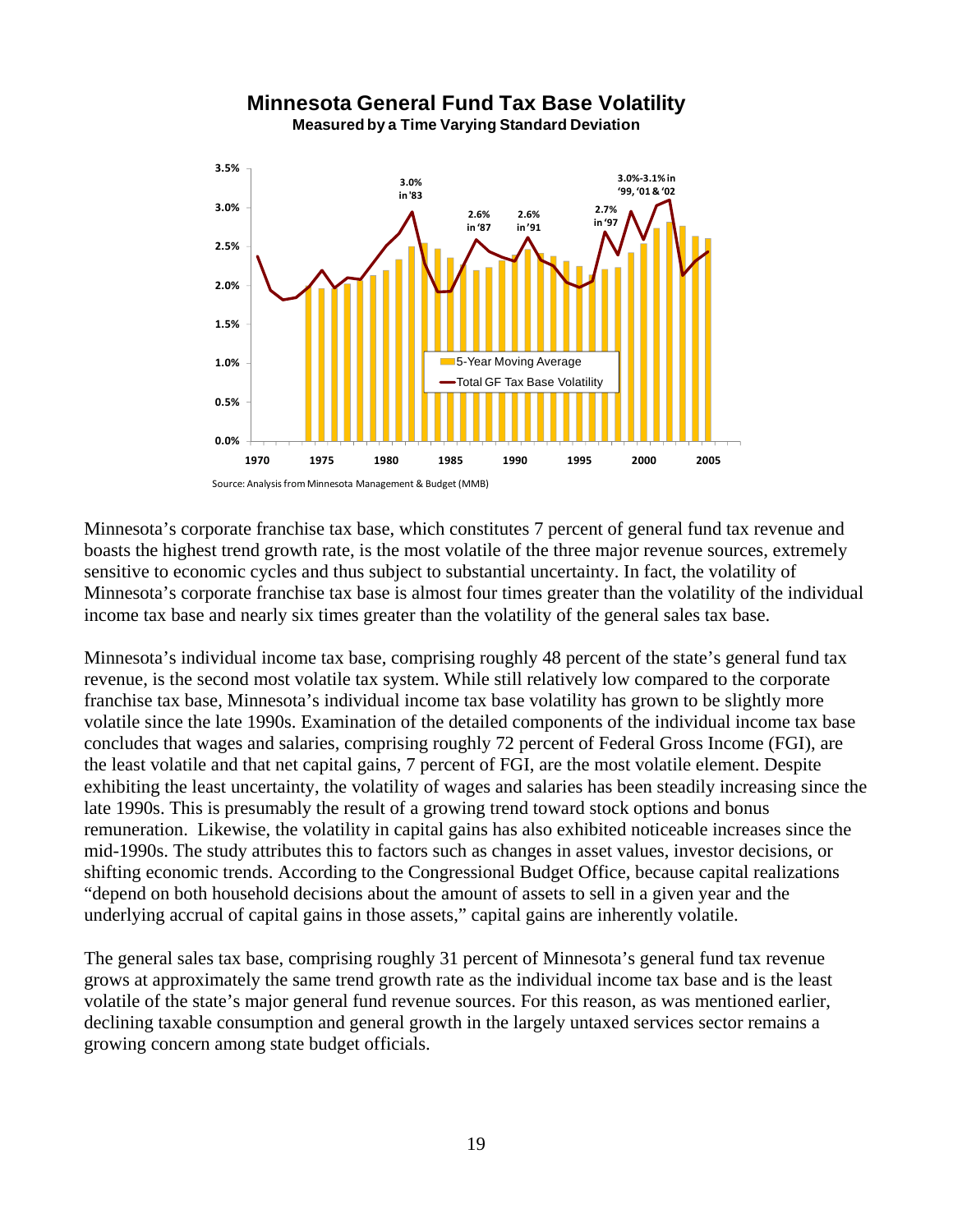# **Results of Minnesota's 2005-2007 General Fund Revenue Volatility Study**

|                            | <b>Trend</b><br><b>Growth Rate</b> | <b>Tax Base Volatility</b><br>(Measured by a Time-Varying<br><b>Standard Deviation)</b> | <b>Proportion of</b><br><b>Total GF</b><br><b>Revenues</b> |
|----------------------------|------------------------------------|-----------------------------------------------------------------------------------------|------------------------------------------------------------|
| Individual Income Tax Base | 5.4%                               | 3.1%                                                                                    | 48.1%                                                      |
| Corporate Income Tax Base  | 14.9%                              | 12.1%                                                                                   | 7.4%                                                       |
| <b>MN Sales Tax Base</b>   | $5.2\%$                            | 2.1%                                                                                    | 31.2%                                                      |
| Other Revenue              | 11.0%                              | 10.9%                                                                                   | 13.3%                                                      |
| <b>Total Portfolio</b>     | 6.5%                               | 2.6%                                                                                    | 100%                                                       |
| <b>Inflation</b>           | 2.6%                               | 0.6%                                                                                    | N/A                                                        |

Source: Analysis from Minnesota Management & Budget

Under the current dedicated motor vehicle sales tax (MVST) structure, "all other" general fund tax revenues, or 13 percent of general fund tax revenue, have experienced relatively high levels of volatility compared to the individual income and general sales tax bases since the late 1980s. This category is highly influenced by the volatile structure of the insurance gross premiums, deed and mortgage, and estate taxes.

The statewide property tax base, also included in "all other" general fund tax revenues for this analysis, is defined as the net capacity of commercial-industrial, public utility, railroad, mineral, and seasonal recreation property. The statewide property tax is inherently stable compared to other major revenue sources because the state has the option of setting the mandated levy. In 2001, Minnesota instituted a statewide property tax as part of a major overhaul of the property tax system. The current levy was set at \$592 million in 2002 and for subsequent years is increased by the rate of increase in the implicit price deflator for state and local government consumption expenditures and gross investment. The initial levy has grown to nearly \$700 million in 2007.





<sup>20</sup>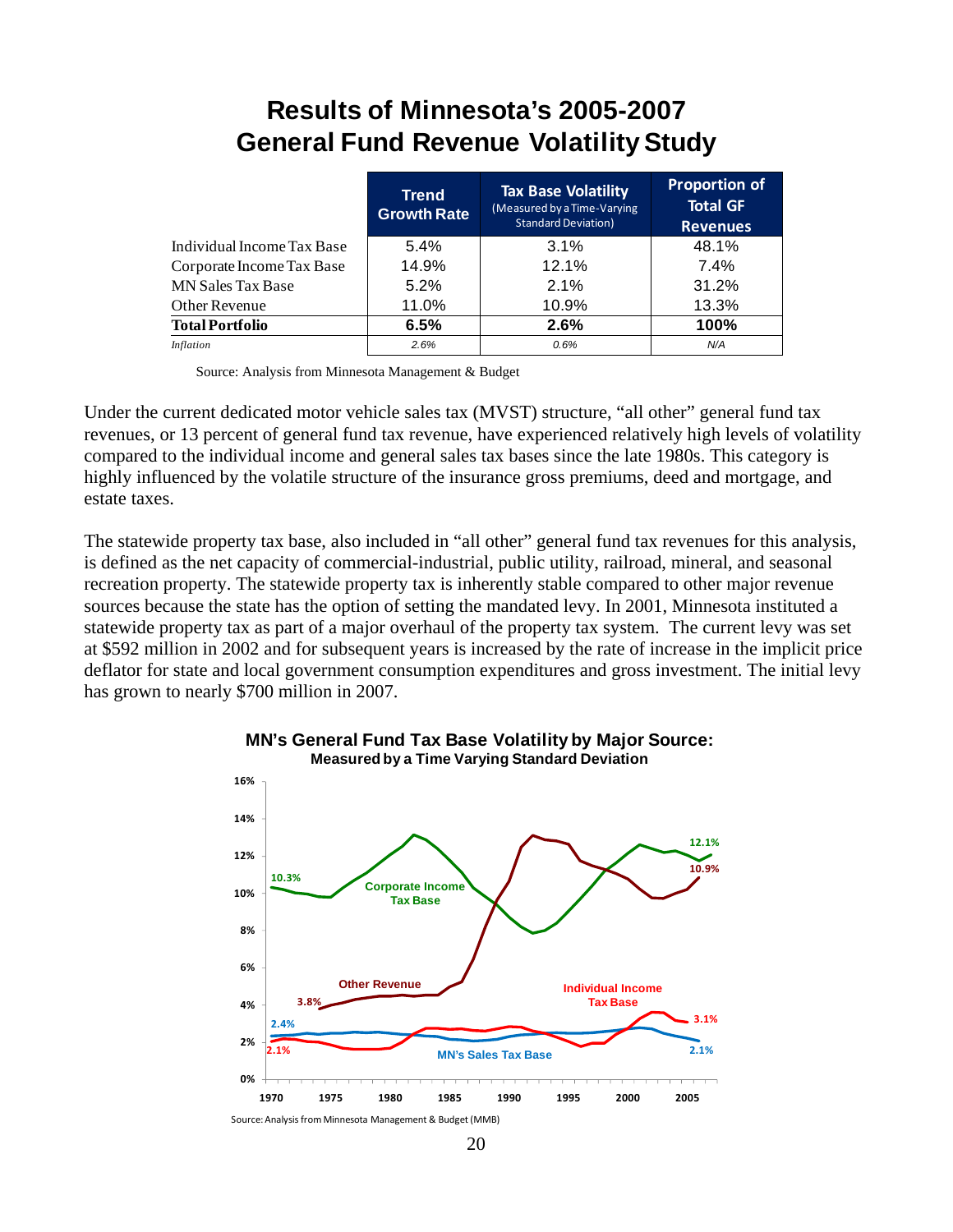Property taxes are important because they are the primary source of funding for local government. While state property tax revenues compromise just 4.5 percent of general fund dollars, they account for the second largest tax source, or 20 percent, of Minnesota's state and local government revenues. To the extent that the state attempts to equalize property taxes, as in school aid distribution, or offset increases, as in local government aids (LGA) and property tax credits and refunds, property tax levels are a state concern. Minnesota has periodically used property tax levy limits to slow the increase of local property taxes and to reduce the requirement for state support. Property taxes need to remain a significant funding source for state and local government to help support local government and stabilize the state dollars going to local government for equalization and reduction.



# **Market Value of Taxable Minnesota Property: Amount and Percent Growth**

#### *Finding #10: Replacing highly volatile tax base components with less volatile sources could reduce the volatility of the overall general fund tax system. However, such changes would also affect revenue growth rates and the distribution of the tax burden among taxpayers.*

Each component of a tax base may be independently more or less volatile than the tax base itself. For instance, consumer expenditures on food, clothing, and prescription and nonprescription drugs are each less volatile than the current general sales tax base. Likewise, each of the components of the individual income tax base, except for wages and salaries, is more volatile than the income tax base as a whole. In addition, the bases of different state taxes may be more or less volatile than the overall general fund tax system.

When components are added to or subtracted from a tax base, those components carry with them their own degrees of volatility, as well as interactions with the other components of the base. Those interactions may serve to dampen or exacerbate the volatility of the base as whole. Therefore, the volatility of a tax base is not simply the sum of the volatility of each of the components.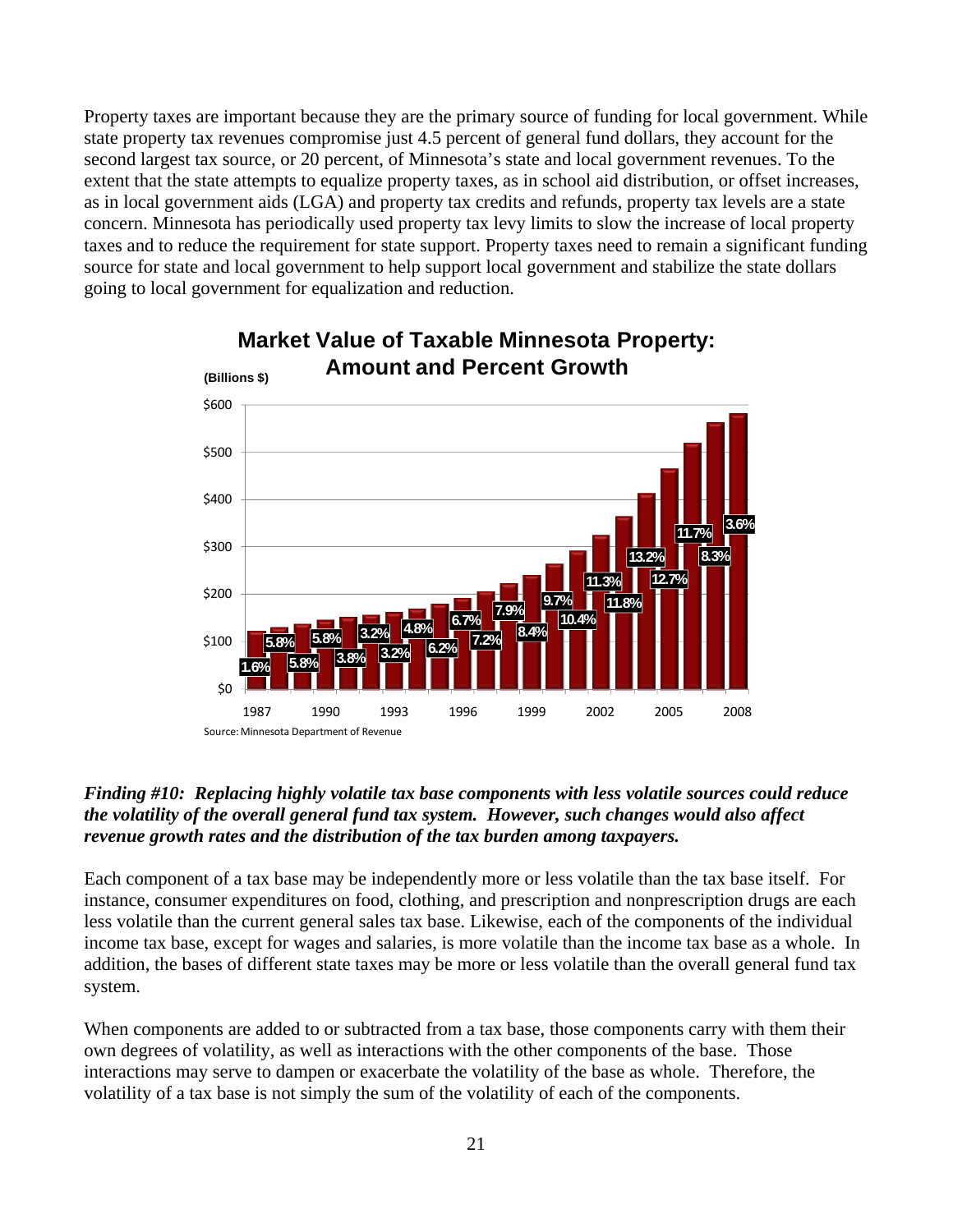As an illustration, note that an unintended consequence of the full dedication of MVST receipts outside of the general fund was to increase the volatility of the state's general fund tax base by roughly 10 percent. This happened because the performance of the MVST helped by further diversifying the overall performance of the general fund.

Because tax base components also grow at different rates, changing the base of a tax will affect the overall revenue growth rate. And, since different taxes fall on different taxpayers, changing tax bases will also affect the distribution of the tax burden among taxpayers. This is why careful analysis is required to understand the full impact of an introduction or removal of specific revenue sources into or out of the tax system.

Nevertheless, we can say that reducing the state's reliance on highly volatile revenue sources, such as capital gains and corporate franchise tax receipts, for less volatile revenue sources such as food, clothing, services, or prescription and nonprescription drugs could reduce the volatility of the overall general fund tax system. But, this reduction would come at the expense of the high growth rates exhibited for capital gains and corporate franchise tax receipts and the overall progressivity of the state tax system. At this time we do not have estimates of any of these effects.

Expanding the sales tax base by including currently untaxed items (and reducing the sales tax rate to raise the same amount of revenue) can affect both the growth rate and volatility of the sales tax revenue stream, but the magnitude of those effects is likely to be small for most individual items. For example, taxing clothing would have little impact on either the growth rate or the volatility of the sales tax base. Taxing personal services would increase the growth rate by a noticeable amount, but would have little effect on sales tax base volatility.

#### *Finding #11: Adjusting the mix of the current tax base, while remaining revenue growth rate neutral, cannot significantly reduce revenue volatility without a dramatic reweighting of tax revenue sources and a radical change in tax rates to the system.*

It is important to first note that volatility is not the only criterion that should be used in determining a state revenue system. Equity, efficiency, simplicity, growth, sustainability, and administrative convenience are all factors that need to be balanced within an effective state tax system. The MMB study, however, is a measure of tax-mix efficiency derived exclusively from volatility.

The MMB analysis concludes that creating a more efficient tax-mix level, which minimizes annual revenue volatility while maintaining the current trend growth rate of general fund tax receipts, would yield a modest 5 percent reduction in Minnesota's tax system volatility. This modest reduction would, however, require a dramatic reweighting of tax revenue sources and a radical change in tax rates to the system.

The results indicate that in order to keep the tax base and biennial revenue growth neutral and decrease the volatility of the tax system by nearly the 5 percent necessary to achieve the efficient tax-mix portfolio level, the general sales tax collections would need to almost double. This would effectively require doubling the current sales tax rate and would shift its proportion of general fund revenues from 31 percent to 60 percent of the total. An efficient tax mix would also require that individual income tax collections make up just 9 percent of the total general fund revenues, down from 48 percent of the receipts under the current structure. This would require a dramatic 1/5 reduction of today's individual income tax rate. The sales tax base and the individual income tax base are almost perfectly correlated,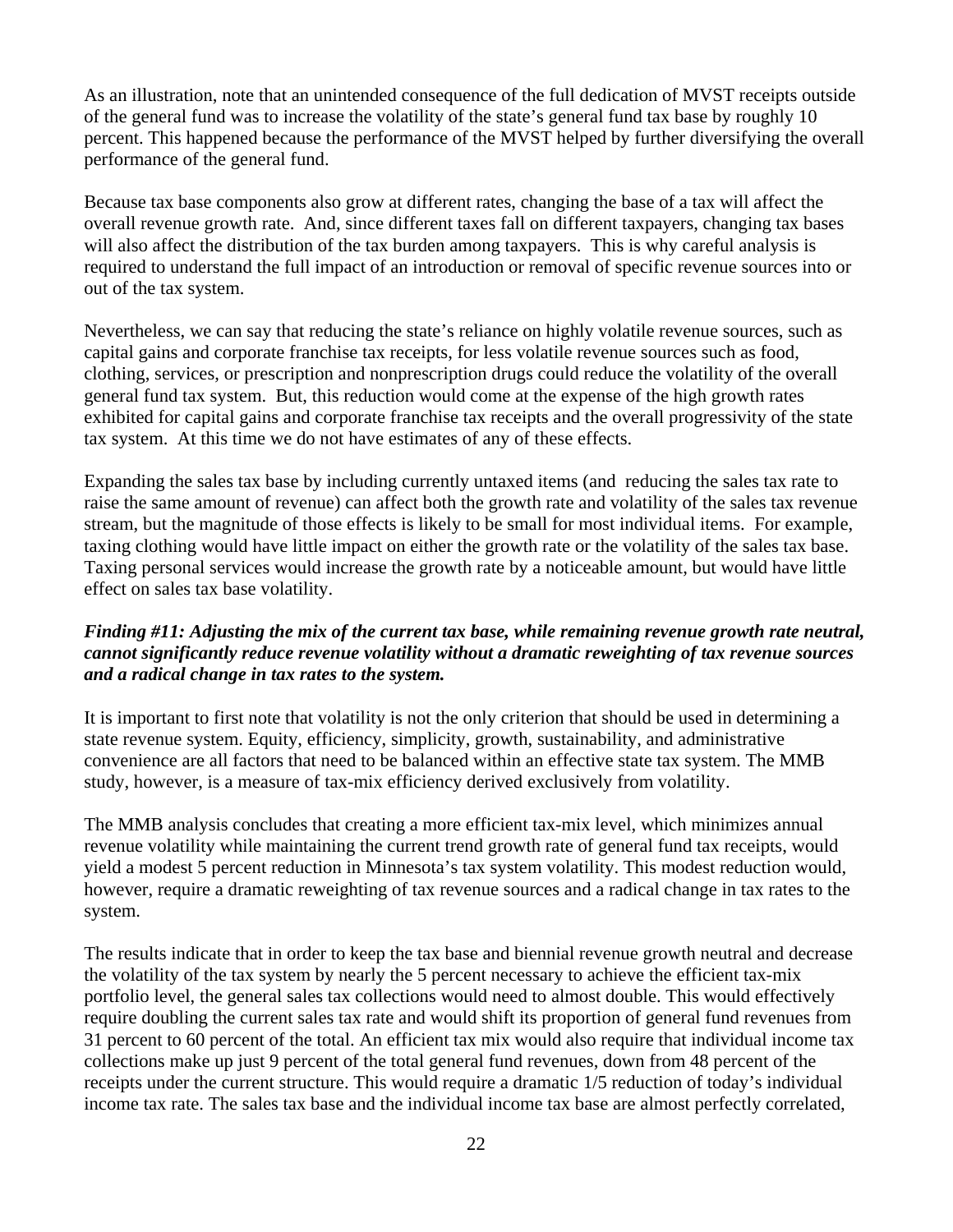i.e. as one source of revenue moves either up or down, the other will generally move in lockstep. Since the annual revenue volatility of the individual income tax base is about 50 percent greater than the sales tax base and both have similar growth rates, under an efficient tax-mix scenario the sales tax base is preferable.

Finally, despite their level of volatility, the efficient tax mix derived exclusively from volatility suggests increasing the proportion of the total general fund revenues resulting from corporate franchise tax collections from 7 percent to 13 percent of the total and increasing the proportion from "all other" tax revenue collections from 13 percent to 17 percent of the total. These increases occur because the performance of the corporate franchise tax and others such as the property tax, the insurance premiums tax, and the deed and mortgage tax function as neutralizers in a diversified system to other dominant tax revenue streams such as the general sales and income taxes. In other words, their correlation with the general sales tax base is near zero meaning their movements are theoretically random.

The efficient tax mix scenario described above minimizes annual revenue volatility while maintaining the current trend growth rate of general fund tax receipts. Analysis is also possible to understand the impact of a reweighting of the tax mix to minimize annual volatility under different growth rate scenarios. For a full understanding of various scenarios, further examination would be required.

#### *Finding 12: Shifting consumption patterns have reduced Minnesota's sales tax base.*

Declining taxable consumption for automobiles and household durables, growth in the largely untaxed services sector, the careful spending lifestyle of an aging population, and legal barriers to collecting tax on most internet and catalog sales challenge the sustainability of Minnesota's sales tax base. As a result of changing consumption patterns, the share of personal consumption expenditures subject to tax fell from 33.3% in 1970 to only 28.5% in 2006. This means that the shifting consumption patterns have cut the sales tax base (holding law constant) by more than one-seventh. As noted in finding #10, however, an expansion of the sales tax base to address this challenge may significantly change the distribution of the tax burden among taxpayers.

#### *Finding #13: Minnesota's statutory budget reserve ceiling has not grown to an appropriate level to adequately manage the underlying risks in Minnesota's tax system over time.*

Just like there is no "right" level of insurance, there is no "right" level of budget reserves if you are willing to accept the risk. Since there are negative side-effects for taking that risk, however, the state has established a budget reserve. Currently the statutory budget reserve ceiling is capped in law at \$653 million, which is roughly 1.9% of the biennial budget.

At current levels of volatility, the MMB study concludes that given a structural balance between revenues and expenditures at the beginning of budget considerations, a biennial (two-year) budget reserve of 4.1 percent to 4.6 percent (\$1.4 to \$1.6 billion in FY08-09) of biennial resources is required to adequately manage the underlying risks in Minnesota's tax system over any consecutive two year period. This conclusion assumes that a reserve should be sufficient to handle a biennial deficit in all but 1 of every 20 periods.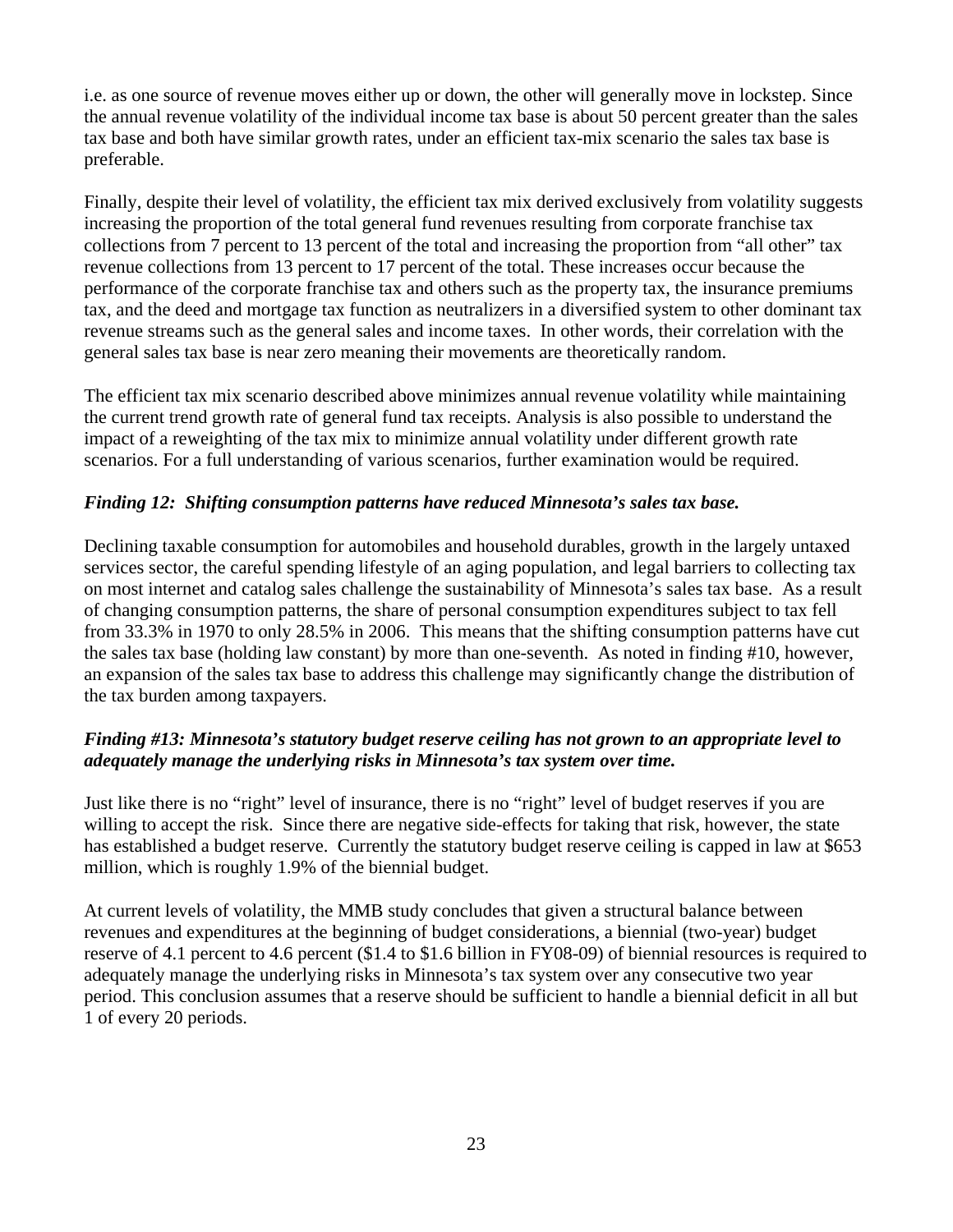

Source: Analysisfrom Minnesota Management & Budget (MMB)

\* CurrentReserve Level as of December 16, 2008

If further insurance against volatility were sought, the analysis concludes that a two-biennial (or fouryear) budget reserve of 2.9 percent to 3.3 percent (\$2.0-\$2.3 Billion in FY08-09 and FY10-11) of two consecutive biennium's resources would be suitable to manage the fundamental revenue risks in Minnesota's tax system looking out at a four-year period. Again, this conclusion assumes that a reserve should be sufficient to handle a biennial deficit in all but 1 of every 20 periods.

The current deficit of \$4.8 billion that the state is facing for FY 2010-11 exceeds the two biennia reserve amount specified above. There are a few reasons worth mentioning regarding why the above reserve amount would not be sufficient to completely protect against the current situation. First, the current deficit includes a \$946 million shortfall for FY 2010-11 that was left unsolved at the end of the 2009 legislative session. The model used to determine the appropriate size of the budget reserve assumes that there is not an existing unsolved shortfall going into a biennial period. Second, \$580 million of the current deficit is due to anticipated growth in spending. The above model is intended to manage the risk on the revenue side of the budget, so it does not incorporate volatility on the spending side. This is particularly important to note, because many state expenditures are counter cyclical. As the economy weakens, for instance, the demand for state assistance increases. Lastly, the two biennia reserve amount is sufficient to handle a biennial deficit in all but 1 in 20 periods. The current economic situation appears to be similar in magnitude to the recession experienced in the early 1980's and may be the worst in the post-World War II period. The current situation likely meets the criterion of a 1 in 20 outlier.

#### *Finding #14: Minnesota needs a cash flow reserve account of sufficient size so that the state can avoid short-term external borrowing during a biennium.*

In addition to balancing its budget, the state must be sure to have sufficient cash to pay its bills on time. The cash flow account, capped at \$350 million, was set in the 1990s and calculated based on the maximum anticipated borrowing at the time. Though fiscal circumstances have changed since then, this number has not been adjusted.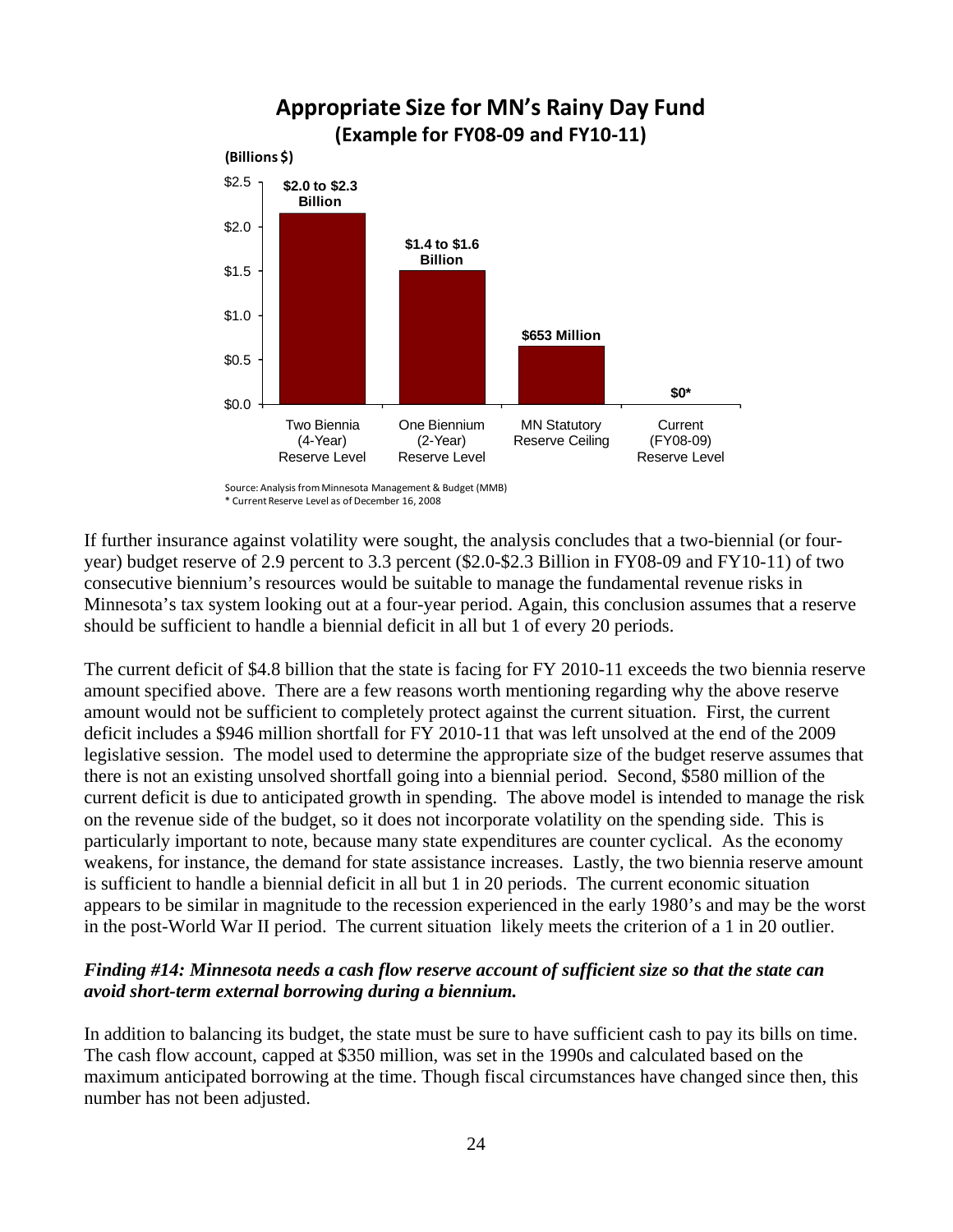Based on current payment schedules, the state needs access to \$2 billion during a normal fiscal year for cash flow purposes. This is because, for example, taxes that are not paid until April are needed to support payments made in the prior December. The state does not, however, need to maintain a \$2 billion cash flow account because there is existing authority to borrow between other funds that have existing cash balances. The statutory general fund for cash purposes includes the special revenue fund, the health care access fund, the MnSCU fund and the health impact fund. The state regularly borrows from these funds to meet cash needs beyond the \$350 million cash flow account.

The current practice of inter-fund borrowing depends on adequate balances in these funds. To date, this inter-fund borrowing has been sufficient to prevent the need for external short-term borrowing to cover cash flow needs. External short-term borrowing for cash flow purposes is undesirable because it negatively impacts the state bond rating. In addition, the recent turmoil in the financial markets highlights the precarious situation states can find themselves when external short-term borrowing is needed. If surpluses in these funds were depleted, the state would need a significantly larger cash flow account.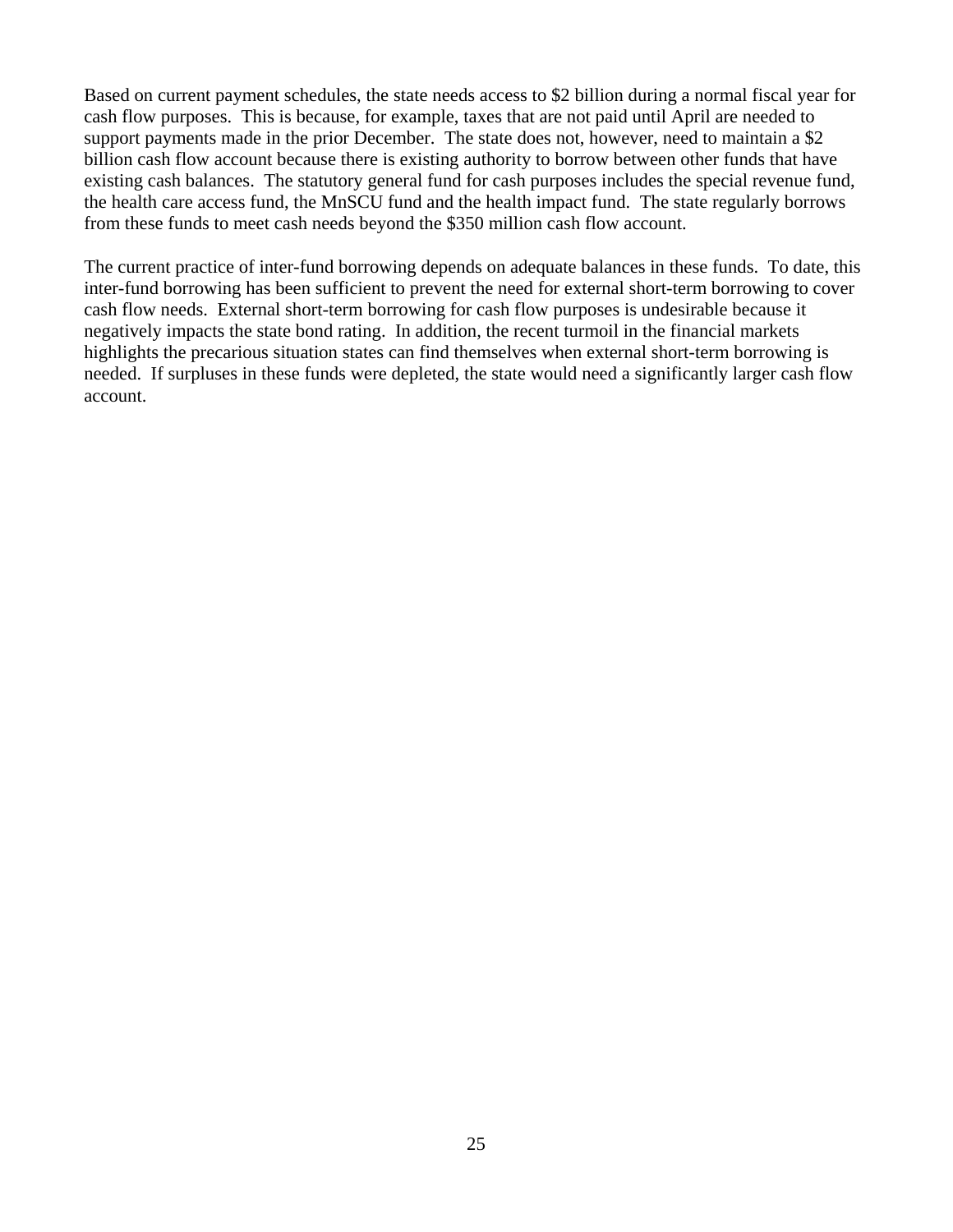# **V. Recommendations**

As the Commission's findings suggest, the state of Minnesota faces many long-term fiscal challenges. While future Legislatures and Governors will be responsible for molding public policies to address these challenges, the Budget Trends Study Commission has some ideas that may be considered immediately (We note where our recommendations are similar to those of earlier study reports.).

In general, we believe that three basic strategies will help Minnesotans in this coming public policy debate. First, we need to ensure that decision-makers and citizens have access to the information necessary to make informed budget and policy decisions. We have significant resources and if used wisely, the state can continue to be a place of relative prosperity for future generations.

Second, as the findings indicate, Minnesota is on an unsustainable course in terms of revenue and expenditure growth. It will be important for the Governor and Legislature to focus on achieving longterm balance of state revenues and expenditures, both through good financial management and policy changes that address the underlying growth in revenues and expenditures.

Finally, we expect that policy-makers will do what they can to incrementally dampen state budget volatility. While Minnesota is better positioned than some states, current elected officials still have far too few tools to deal with economic uncertainty. This shortage of tools has lessened the state's ability to focus on key issues such as the impact of economic and demographic changes, growing health care and education costs, or reviewing the effectiveness of current policies.

#### *Provide decision-makers and citizens with the necessary information to make informed budget and policy decisions.*

The Commission has tried to preview the future, knowing that broad demographic changes are occurring right now. We are sure that we will have missed some key changes, however. Will baby boomers retire earlier than expected or remain in the workforce well past age 62? Will the productivity of the workforce improve or falter into the future? These and other questions must be monitored and factored into public decisions. We believe that future decision-makers and the citizens who elect them, need to have high quality, timely information in these times of change. As a result, the commission recommends the following:

- **Create a permanent long-range planning function in state government [Carlson Report, 1992].** Currently, planning activities are scattered in various agencies or not addressed at all. We should systematically create better information necessary for public and elected officials to manage for the long-term, including a statewide system of performance measurement.
- **Release a demographic forecast at the start of each biennium.** This demographic forecast should be released with the economic forecast every second year in order to remind policy makers about the changing population of this state and clarify the impacts.
- **Financial forecasts should be based on current law and inflation (or deflation) of both revenues and expenditures to provide an accurate planning perspective [Department of**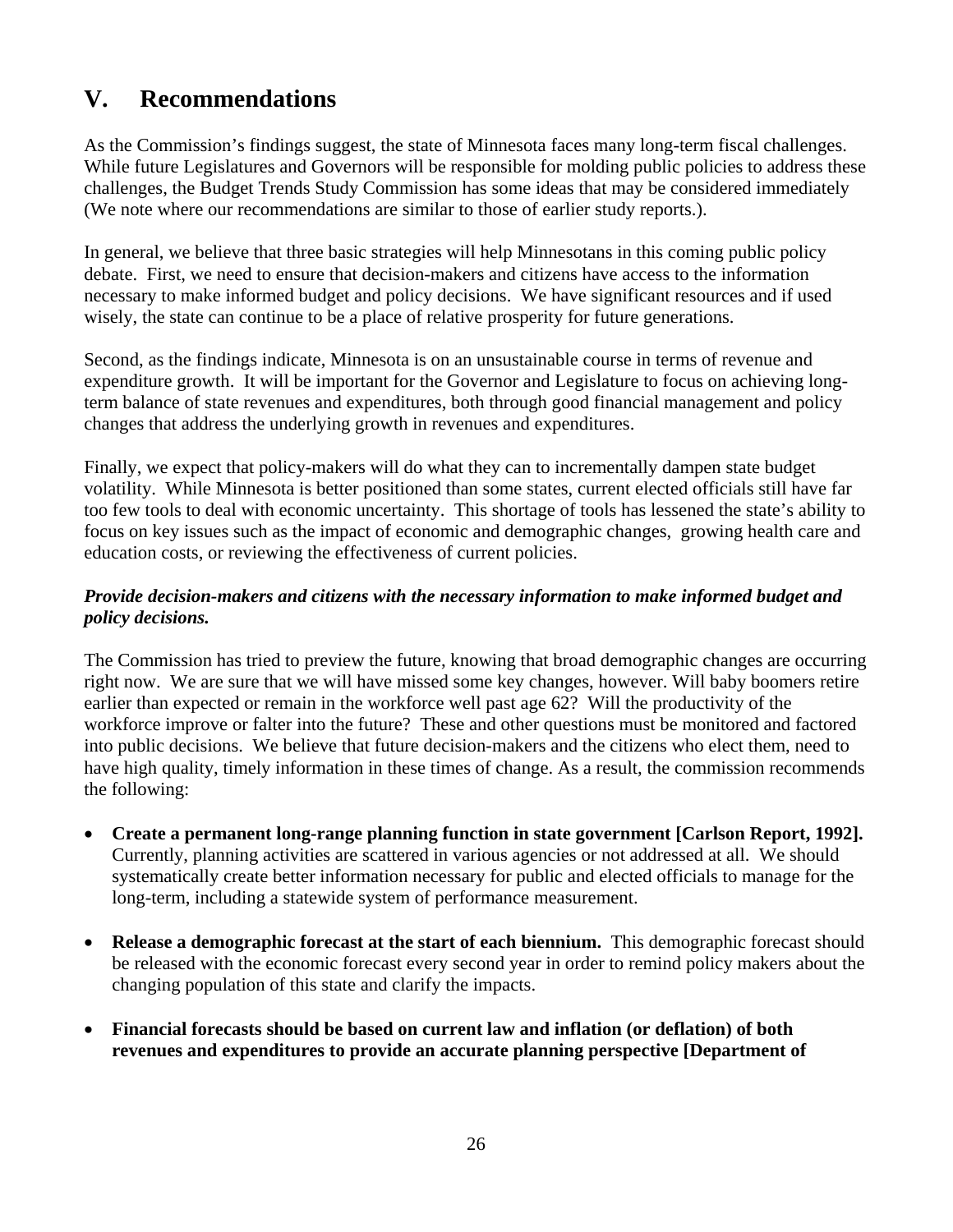**Finance Report, 1986; Carlson Report, 1992].<sup>11</sup>** However, budgets should not automatically fund inflation allowances. Base spending should be scrutinized.

#### *Achieve long-term balance of state revenues and expenditures*

The findings of this report indicate that our state's current spending and revenue trends are simply unsustainable. Until there are significant changes in public expectations, state officials will repeatedly scramble to balance the budget but will not have the time or resources to address the state's competitive position and seek opportunities for future prosperity.

Achieving long-term balance of state revenues and expenditures will require reductions in spending growth or increases in revenues. Regardless of any revenue increases, specific programmatic changes will be necessary in expenditure areas with high, unsustainable growth rates, such as public health care spending. An alternative is to raise significant additional revenue in the form of new taxes or expanding existing taxes. But even this new revenue would only be a short-term fix – the state's revenues grow more slowly than its fastest growing spending areas.

Better financial management tools are also necessary to ensure that we maintain our focus on long-term balance. The recommendations address both facets of this approach to achieving long-term balance.

The findings reveal that state tax revenues are projected to grow at a much slower pace of the next 25 years. Other states have adopted tax and spending policies which will be very expensive in the coming years. Even when included in a "balanced" proposal, there is no way to reflect the substantial future costs that some ideas will incur simply because our population is changing so quickly. Minnesota is blessed with relatively few unpaid debts such as retiree health care and we urge lawmakers to keep it that way.

• **Minimize tax exemptions, deductions and credits (e.g. continue to tax pension income), unless necessary for federal conformity. [Department of Revenue Report, 1992]** In the end, retirees can already expect a lower tax burden and policies should not extend additional benefits.

The State needs to manage toward a long-term balance of state revenues and expenditures. This will be much more difficult than it sounds. Although structural balance has been a tenet of state financial management for many years, the trend revenue and spending numbers will make the task much more challenging. The findings indicate that projected expenditure growth is anticipated to outpace revenue growth in the coming years. We urge policymakers to start making the adjustments necessary to bring our underlying revenues and spending into long-term balance.

Achieving long-term balance of state revenues and expenditures will require reductions in spending growth or increases in revenue growth, and possibly both. Specific programmatic changes will be necessary in expenditure areas with high, unsustainable growth rates, such as health care. An alternative is to repeatedly raise significant additional revenue in the form of new taxes or expanding existing tax bases.

 $\overline{a}$ 

 $11$  Not all members of the Commission agree with this recommendation. Opponents of this recommendation believe the official forecasted surplus or deficit should continue to be based entirely on current law (though they agree the impact of inflation should continue to be noted), and that automatically including inflation adds confusion to the policymaking process and tends to promote spending.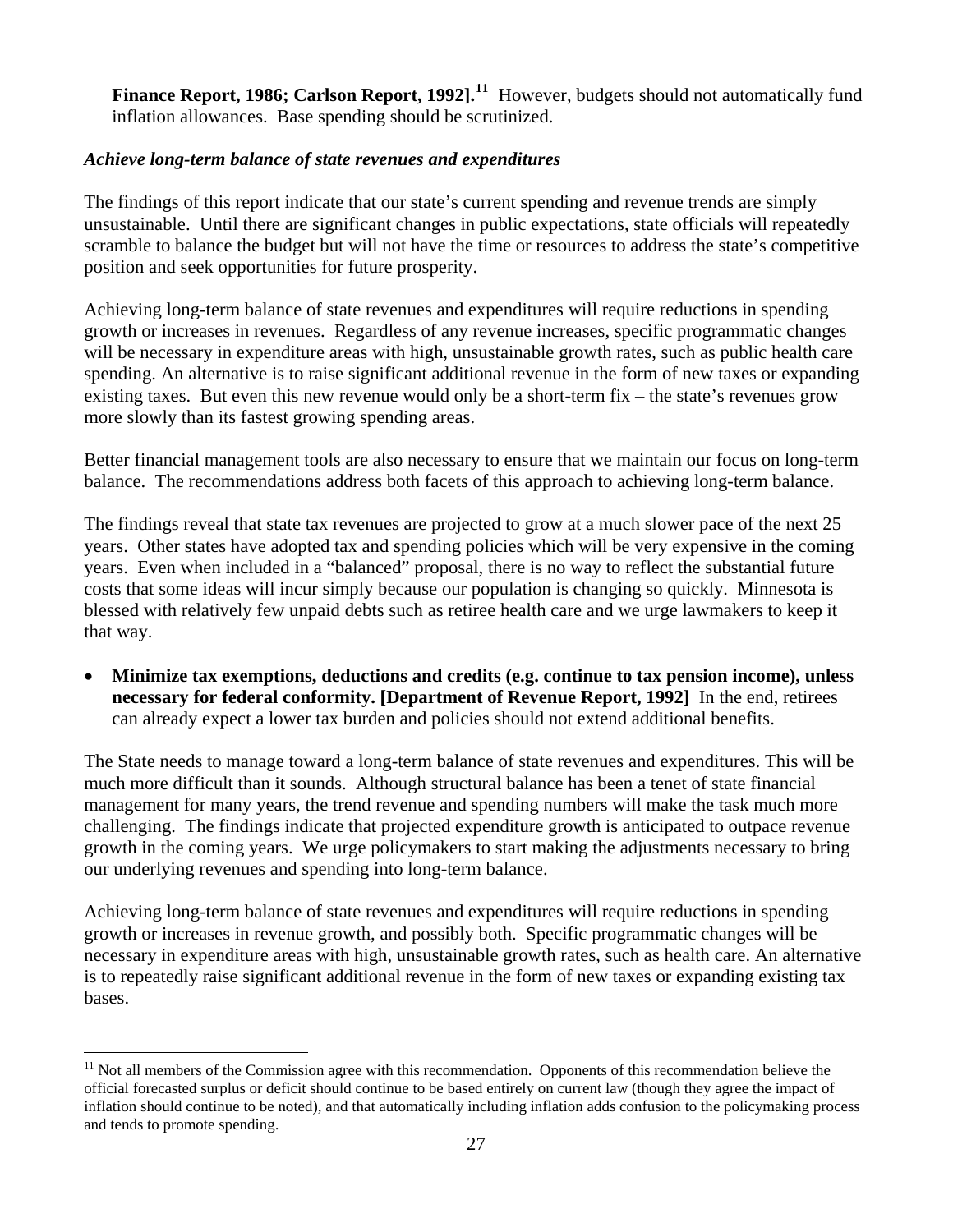- • **To help the Governor and Legislature manage long-term obligations, the State should begin by spending no more in the current biennial budget than can be supported by ongoing revenues**. While this recommendation seems obvious given the state's balanced budget requirement, the Governor and Legislature should only use ongoing revenue, not one time balances, shifts, or temporary taxes, to balance the budget. Likewise, the Governor and Legislature should not authorize spending on items that have unsustainable "tails" (items that cost substantially more in future budgets than in the current budget).
- **Any additional one-time revenues should be used strictly for building reserves, paying off shifts, capital projects, or other one-time purposes.** Any additional on-going spending or revenues must be offset by a similar reduction in spending elsewhere or an increase in revenues.
- **Expenditure forecasts should include information about rates of growth by expenditure area.** This will highlight the fastest growing elements and provide a basis which is more easily understood.
- **The Governor and Legislature should create a structurally balanced budget for the current and following biennium.** The discipline of four year budget horizons could serve the state well and should be required. Before the Legislature and Governor complete their tax and spending decisions to balance the budget, they should ensure that the following biennial revenues and expenditures are balanced.
- **When making budgetary decisions to achieve a balance of expenditures and revenues the Governor and Legislature should consider the impact of shifting the expenditure burden to the private sector or local units of government.** Similar to the principles used to evaluate tax policy, the Governor and Legislature should use the criterion of equity, efficiency, sustainability and simplicity when evaluating expenditure options and changes.

As stated in the findings, health care growth will become the most important factor in rising state expenditures.Controlling health care costs is not a problem unique to Minnesota. And any solution will not be owned alone by the state. We will need to work with our partners, including the private sector, other states, and the federal government, in order to come to a new and more sustainable system.

The Commission respects that this problem will not be dealt with easily and that it does not have adequate time or expertise to make useful and specific recommendations. But the state does have a tradition of coming together to solve its problems and it is in this context that it makes one recommendation.

• **Create a long-term public-private group with the responsibility to annually recommend policy changes for controlling the total cost of public healthcare and medical assistance services.** The group, to be selected by the Governor and Legislature, should be charged with sustaining progress in health care reform and integrating our basic and continuing care systems so that incentives are for better care, not higher costs.

The findings detailed how the retiring baby boomers will be replaced by smaller generational cohorts. It will be necessary for these next generations to have high levels of productivity and participation in the workforce in order to sustain the Minnesota economy and state revenues, especially in the face of a rising dependency ratio.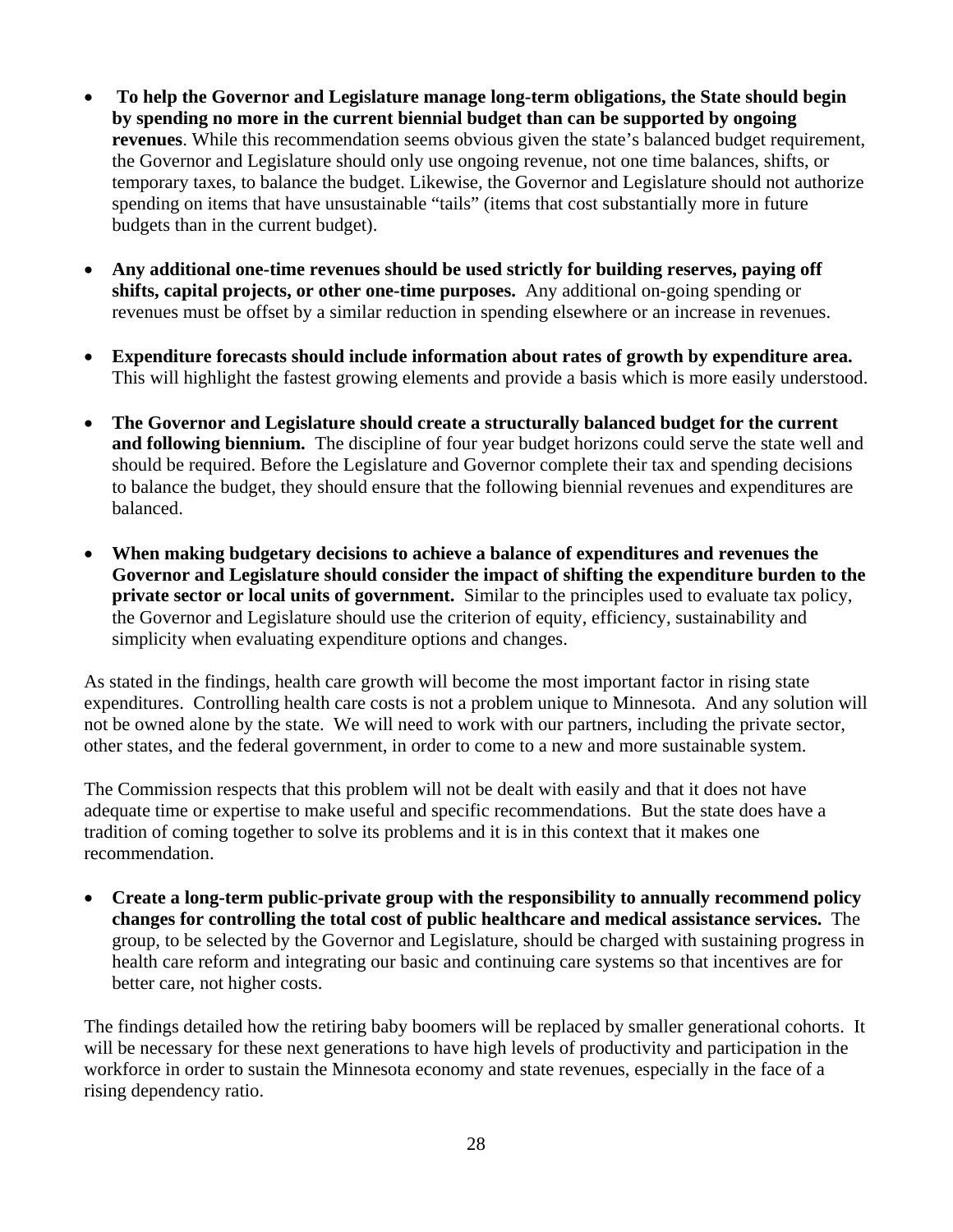• **Address education attainment gaps in the current K-12 system.** These are the workers that will be supporting future economic growth and we will need to utilize the talents of all of our younger citizens, no matter their family income, race, or ethnicity.

#### *Manage state budget volatility*

As stated in finding #8, state revenue volatility will make long-term budget instability more difficult to manage. The Commission proposes to lessen the impact of over or under estimating revenues on future budget discussions. Unfortunately, one never really knows until the time has passed if the economy would perform under or over expectations. As a result, the commission recommends taking the long view towards budgeting revenues so that temporary spikes in growth are not mistaken for permanent gains.

- **If forecast revenue exceeds trend line growth, trend line revenue growth rates should be the basis for spending decisions.** The Council of Economic Advisers would review the soundness of the trend line forecast. Estimated revenue exceeding trend line growth rates should not be forecast and used for spending. If revenues in excess of the trend line are received during the biennium, those excess revenues should first go to replenishing the budget reserve and buying back shifts (consistent with current law).
- **Permanent tax reductions or expenditure increases should only be undertaken under certain circumstances. [Department of Revenue Report, 1992]** Once the cash flow and budget reserves are at the appropriate levels and all shifts have been bought back, further revenues in excess of the trend line may be used for permanent revenue reductions or expenditure increases as long the following biennial budget is balanced.

The state's tax system would need major revisions to reduce volatility substantially and the Commission does not see an opportunity for fundamental changes. As the findings suggest, adjusting the mix of state taxes cannot significantly reduce volatility without dramatic changes to tax rates or slowing revenue growth.However, members do want to reiterate some of the principles that have served us well in the past. Taxes should be assessed on the broadest base possible with the lowest rates possible, and avoid special exemptions. Whenever sales and other taxes are reviewed, demographic and volatility considerations should be included as factors by policy-makers.

Any recent consideration of "larger" reserves has missed the point that the usefulness of our current reserve levels is diminished. Our state has relatively small reserves when compared to the overall size of the budget and the changes that happen routinely in the economy. As stated in the findings, Minnesota's statutory budget reserve ceiling has not grown to an appropriate level to accurately address the underlying risks in Minnesota's tax system over time**.** A series of specific changes in the state's budget reserves is recommended.

• **Minnesota Management & Budget (MMB) should determine the size of the budget reserve necessary given the volatility of state revenues. [Department of Finance Report, 1986; Carlson Report, 1992]** MMB should periodically assess the adequacy of the budget reserve based on any changes in the estimated volatility of revenues. Any new estimate of the required budget reserve level should be adjusted in law.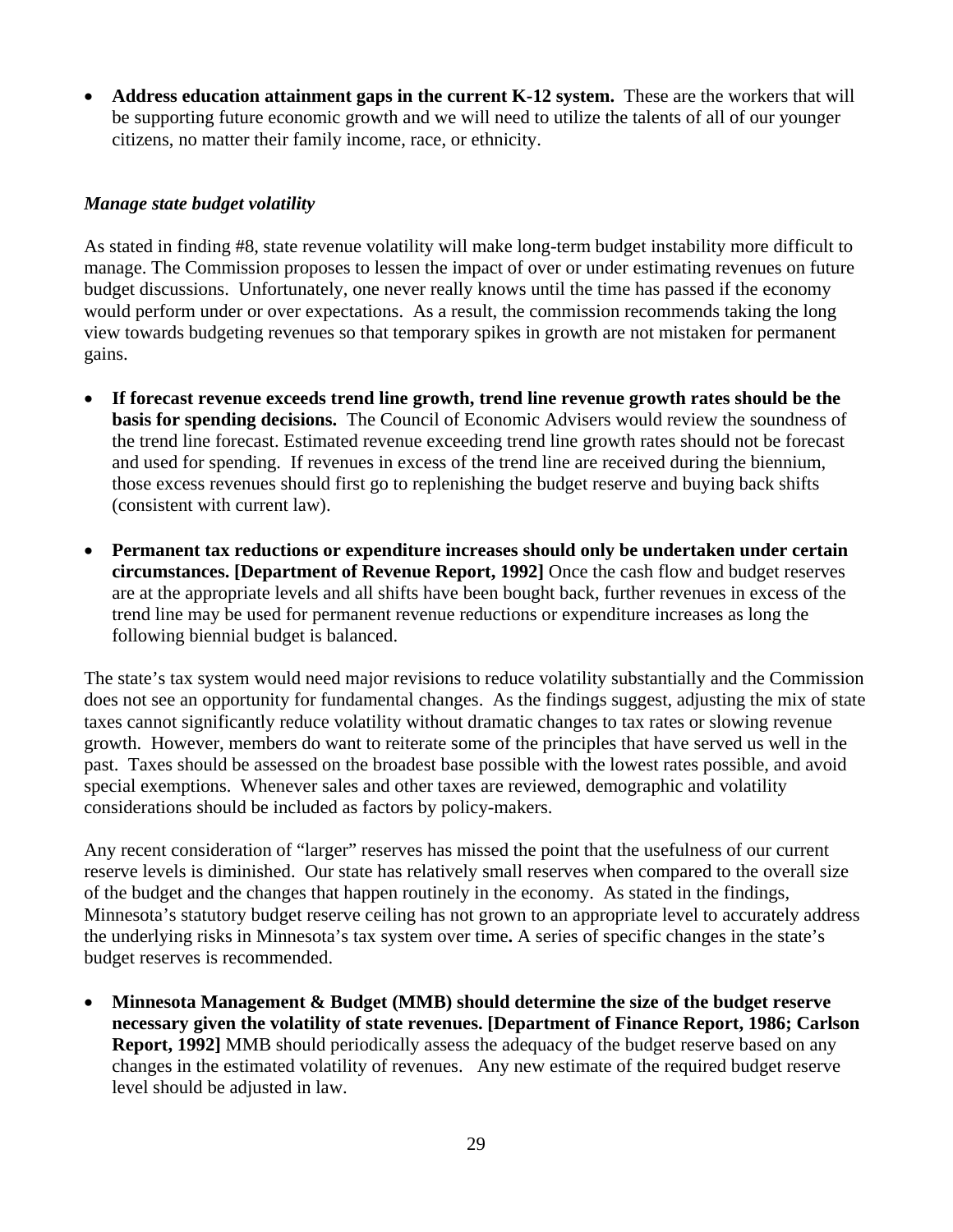- **Given the current size of the state budget and the current level of revenue volatility, the budget reserve should be increased to \$2.1B, the currently calculated level, to provide adequate cushion against economic changes in two consecutive biennia.** This reserve should be maintained to manage cyclical economic volatility, not to cover spending forecast inaccuracies, nor to increase spending above levels specified in the financial plan. The budget reserve should be used to manage through economic downturns.
- **If the budget reserve is depleted in the current biennium, it should be replenished within two biennia.** A budget reserve is a short-term tool, which provides the time necessary to develop longterm solutions to structural budget issues. The budget reserve should be replenished and structural budget issues should be addressed as quickly as possible.
- **A cash flow account should be maintained separate from the budget reserve to avoid shortterm external borrowing. [Carlson Report, 1992]** The State of Minnesota must avoid short-term borrowing. The state has not had to borrow short-term since 1983. The ratings agencies lowered the state's credit rating as a result. The cash flow reserve should be set at a level necessary to avoid external short-term borrowing. MMB should periodically calculate state cash flow needs and publish the results in conjunction with the economic forecast. A new estimate of the required cash flow reserve level should be included with the Governor's budget proposal and adjusted in law based on legislative action.
- **To avoid overstating the size of the cash flow reserve, Minnesota Management & Budget's (MMB) authority to borrow between the state's own funds for cash flow needs should be reviewed and expanded.** Under all situations, the state should try to borrow from itself before seeking external sources for borrowing.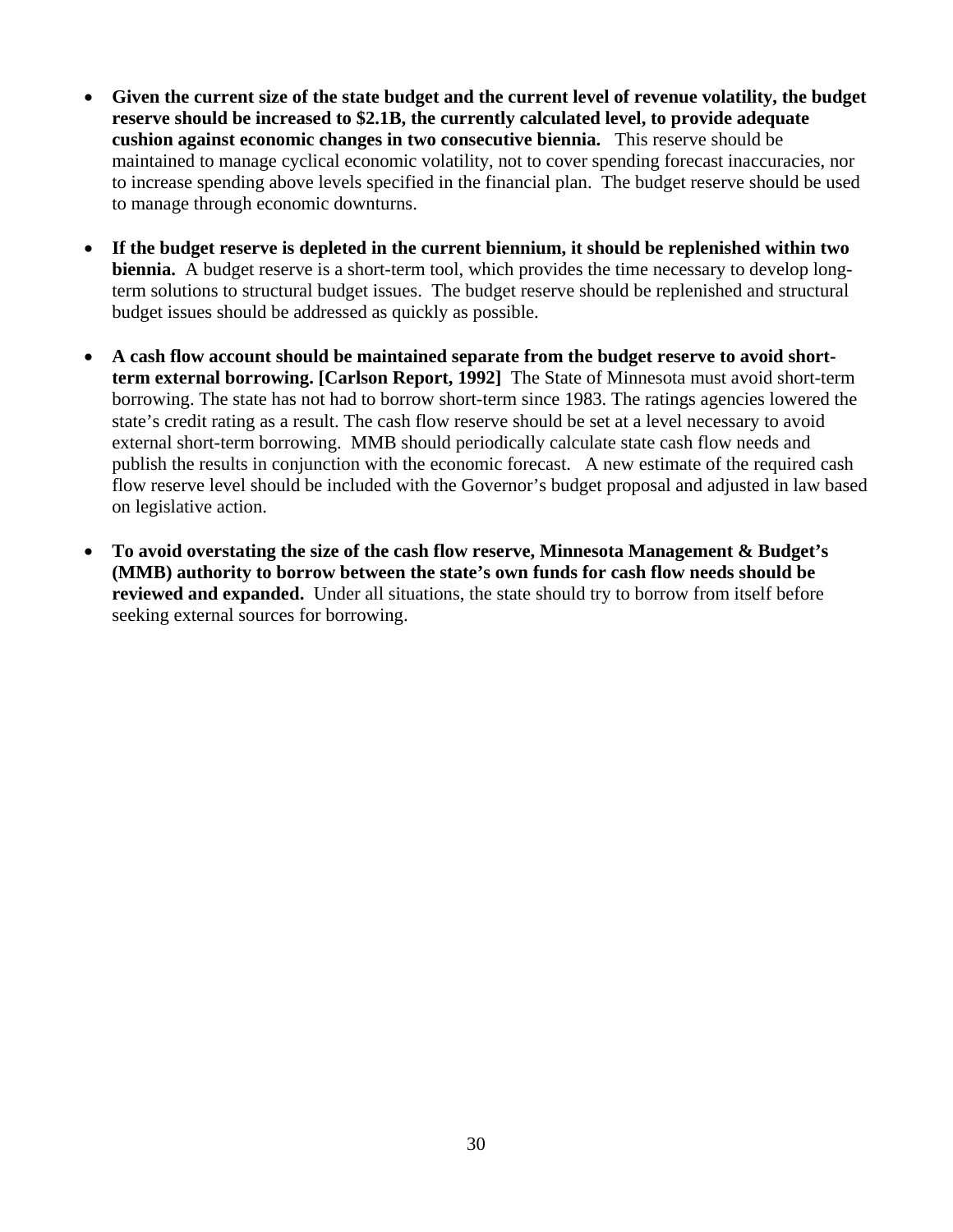#### **Appendix A: Key Findings and Recommendations of Previous Reports**

**"A tax system that makes sense for Minnesota" 2001 Ventura Tax Reform May 2000 –June 2001 Minnesota House of Representatives. HF 1 as introduced. 2001 First Special Session.** 

Property Tax (taxpayers expressed the most frustration with this tax)

- Clarify who is levying the tax and for what purpose
- Simplify the system so that local property taxes are more fairly distributed among types of property and taxpayers
- Ensure that all property is subject to high-quality, annual assessment
- Simplify the property tax system without sacrificing fairness; also make it easier to administer and more efficient
- Taxpayers need to understand how the property tax works and how they can participate in the process to affect spending and taxing decisions.

Sales Tax

- Adopt changes to the sales tax to comply with the national Streamlined Sales Tax Project, allowing Minnesota to participate in a multi-state agreement to provide uniformity to sales tax to reduce burden on multi-state sellers.
- Expand the sales tax to certain goods and services not currently included in the sales tax base. Minnesota has one of higher sales tax rates, with a somewhat narrow base of goods (and very few services) that are taxed.

Income Tax

- The tax system should be at least as progressive as it is now to offset the regressivity of other taxes. However, the progressivity of the income tax contributes to the volatility of the revenue system.
- It should be neutral as to the filing status of taxpayers.
- Tax forms should be simple and easy to understand, eliminating special preferences to certain taxpayers.
- Lower the rates.

#### **An Agenda for Reform Brandl-Weber November 1995**

The report includes recommendations for restructuring in all major spending areas. The general principles that guide the recommendations are:

- A target should be set for spending and targets should be established for all major expenditure areas (spending should not fluctuate based on entitlements)
- Eligibility for government benefits should be limited to the most needy.
- Funds should go to citizens, not bureaucracies
- Expand choice for government officials
- Enable families and communities to provide some services.

#### **Carlson Commission on Long-Term Financial Management Reform 1992**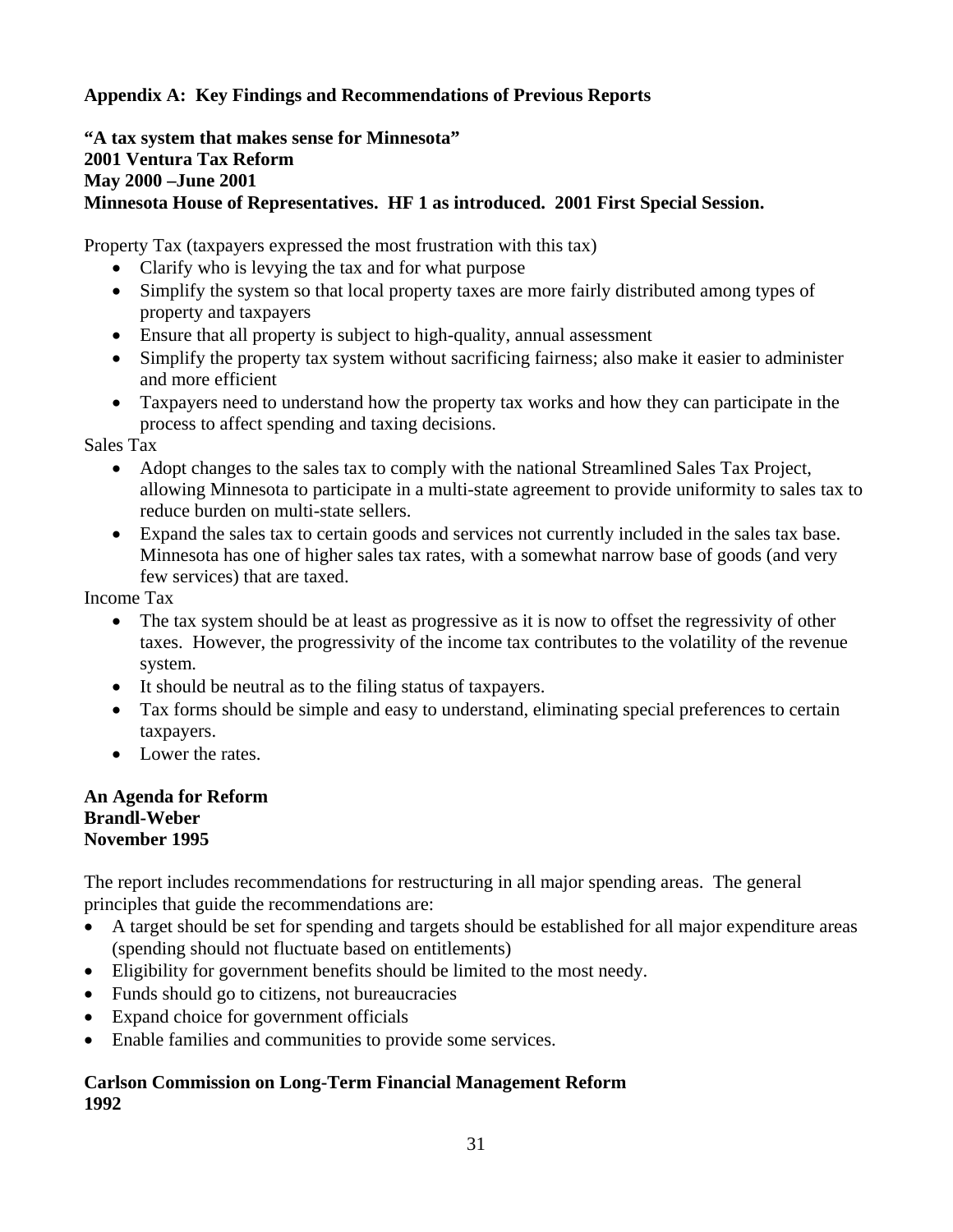- A long-term financial plan should be proposed by the Governor in January of each odd-numbered year, and adopted by the Legislature by March 15, prior to debate on specific budget proposals. The plan should be legally required to demonstrate an ongoing structural balance between revenues and expenditures for three biennia.
- Revenue guidelines in the plan should define what percent of Minnesota's personal income should be devoted to public needs, and also the amount and percent of state and local revenues to be derived from income, sales and property taxes.
- Revenue dedication should be avoided, since it reduces budget flexibility. Tax changes should be considered to help dampen volatility.
- Spending guidelines in the three biennia financial plan should specify the growth and proportion of total expenditures to be allocated to broad programs areas.
- Financial forecasts should be based on current law and inflation of both revenues and expenditures to provide an accurate planning perspective. However, budgets should not automatically fund inflation allowances. Base spending should be scrutinized.
- Risk sharing and formal contingency plans should be included in the adopted budget. Specified offsets in lower priority program areas should be identified, with increased management flexibility provided in entitlement programs to allow for possible shortfalls.
- A cash flow account should be maintained separate from the rainy-day budget reserve to avoid shortterm borrowing. Cash flow timing changes should be considered.
- A rainy-day budget reserve should be maintained to manage cyclical economic volatility, not to cover spending forecast inaccuracies, nor to increase spending above levels specified in the threebiennia financial plan.
- With the advice of the Legislative Advisory Commission, the Governor should be permitted to unallot funds once the rainy-day budget reserve is depleted.
- To resolve the inherent accountability problem of taxing at the state level and spending at the local level, the state should pay for programs it mandates, and local governments should have greater access to alternative funding, including the removal of artificial property tax limits.

#### **Model Revenue System for Minnesota July 1992**

**Overall** 

- The revenue system should be understandable, fair, competitive, reliable, and efficient. This includes using broad based taxes and minimizing deductions, exclusions, and exemptions.
- The state and local tax structure should not be regressive; each major tax type (income, sales, and property) should make up 20-30 percent of state and local taxes.

Individual Income Tax

- This tax should provide 25-30 percent of total state and local taxes, with total income tax yield larger than the net property tax.
- Federal taxable income should be retained as the starting point for Minnesota taxes.
- Minnesota tax rates should have the following characteristics: 1) be limited to three rates; 2) continuously rise with income; and 3) be competitive with other states; and 4) be sufficiently progressive
- The income tax should be indexed for inflation.

Sales and Use Tax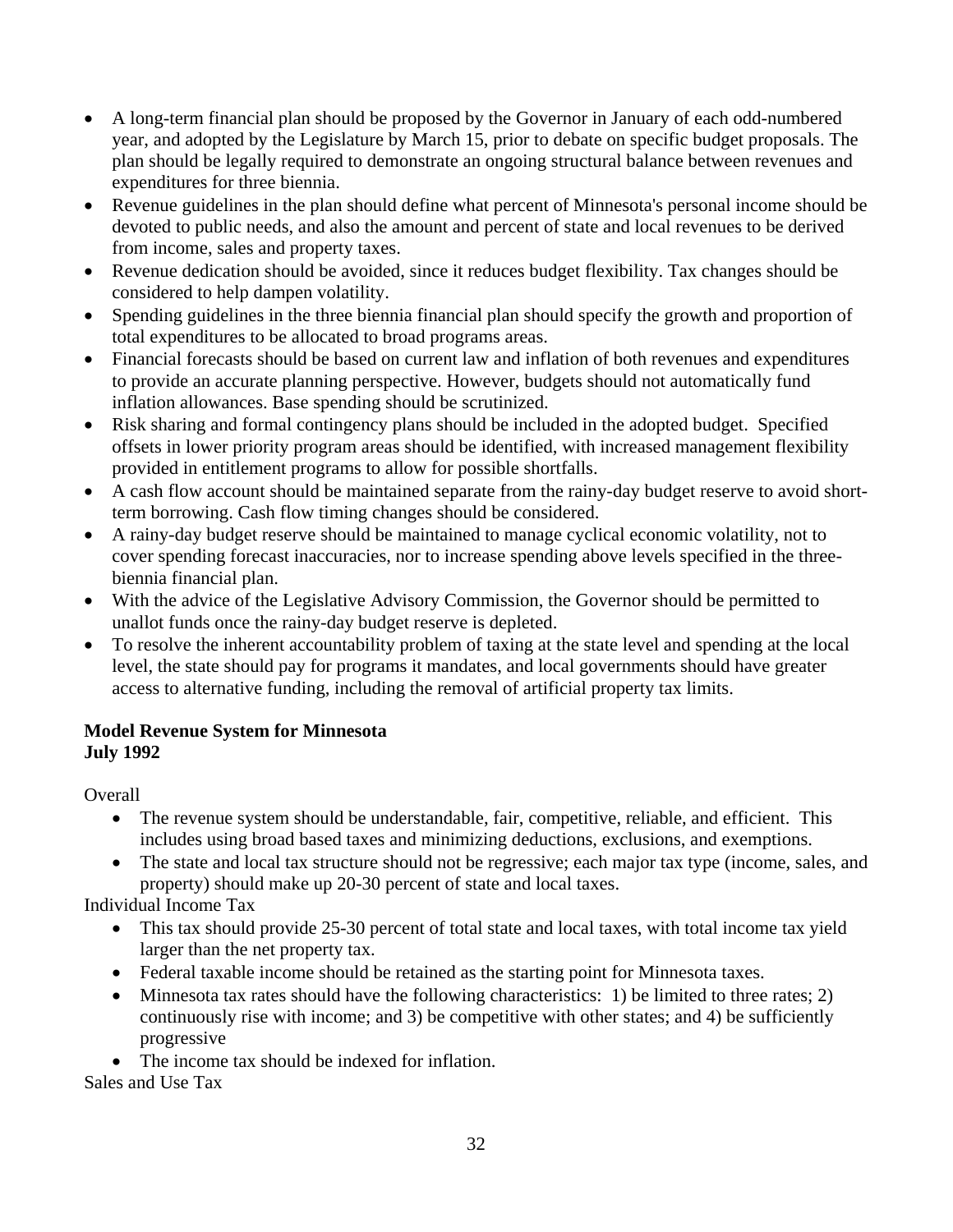- The sales tax, not counting excise taxes, should provide 20-25 percent of total state and local taxes.
- The sales tax base should be broadened and the rate reduced. This includes taxing services provided to consumers and reducing product exemptions to major necessities. Products such as clothing, newspapers, and textbooks should be taxed.
- Services that are provided primarily to businesses and items used in production should be exempted from the tax.

Property Tax and Aids

- 25-30 percent of total state and local taxes should be obtained from the property tax.
- Levy limits should be eliminated for general purpose local governments; they should continue for school districts.
- State paid property tax relief should be targeted to taxpayers and not to local governments. The primary objective of state aid to local governments should be to subsidize local government funding for state mandated programs or services.

#### **The Stability of Minnesota's Sales Tax October 1987**

Long-term stability

- Overall, any of the base expansion options would provide relatively long-term stability
- The 1987 sales tax base and personal services generally grew at the same rate as the economy
- Food and clothing purchases grew at a slower rate than the tax base
- Energy-related purchases and medical services grew at a faster rate than the economy; this was partly due to significant price increases over the study period

Short-term stability

- Overall, the 1987 sales tax base was more sensitive to changes in the economy than any of the base expansion options presented
- The tax base was found to be more sensitive to swings in the economy than the expansion options
- Food purchases increased the stability of the sales tax more than any other base expansion option
- Clothing and shoe purchases were the base expansion options with the least effect on the stability of the sales tax

#### **State Budget Stability: The Limits of Forecasting – Creating a Manageable Budget Department of Finance November, 1986**

Revenue System Changes

- Changing the mix of revenues reduce reliance upon volatile tax sources, i.e. corporate income tax
- Changing the income tax Flat rate tax on AGI with large standard deduction
- Establishing a dollar amount of revenue to be raised similar to local units of government, giving the Commissioner of Finance or Revenue authority to raise or lower tax rates within certain parameters if need be.
- Changing the sales tax base broaden the base to include less elastic items (this would result in more forecast uncertainty in the first few years the base was broadened)
- Reduce the number of law changes complicated changes to tax law reduce forecast accuracy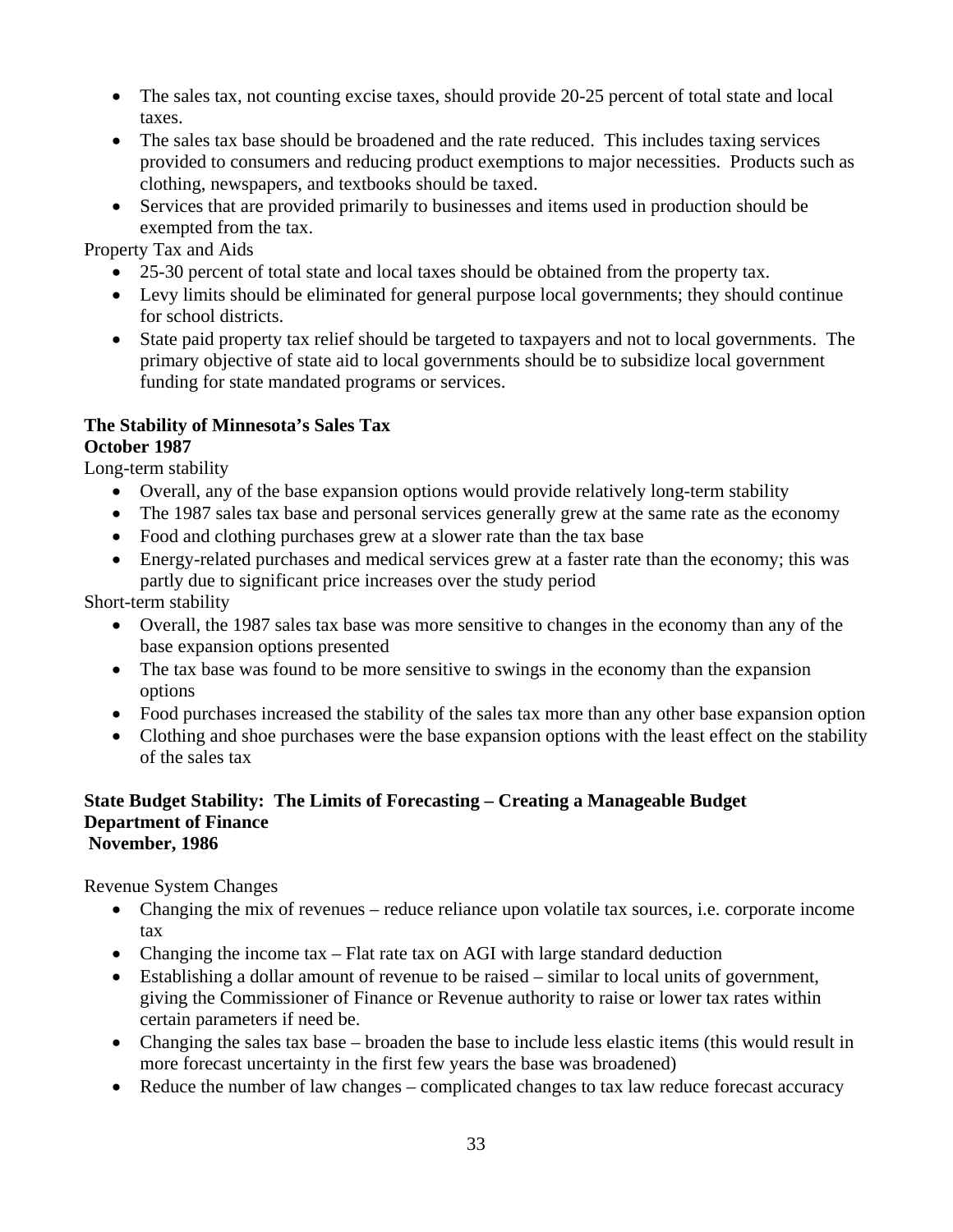- Budget Reserves size can be determined based on historical forecast error and revenue volatility
- Trigger Tax and Spending Changes changes that automatically occur if specified economic or budget events occur.
- Staged Appropriations 95% of an appropriation is paid and the remaining 5% is held until sufficient tax revenues are confirmed.
- Annual Inflation Adjustments Annual adjustments reduce uncertainty in the 30-month forecast horizon
- Expenditures linked to Revenues Volatility risk of a revenue source is shared with the linked expenditure.

Budget Process Changes

- Annual Budgets potentially retain a longer budget planning horizon, but act on an annual basis on selective portions
- Uniform Budget Cycle Improve state and local government relationship through a uniform fiscal year

#### **Final Report of the Minnesota Tax Study Commission (Latimer Commission Report) December 1984**

- Minnesota should rely on a balanced mix of all major tax sources and use taxes that are broadly based
- Reduce the income tax and concentrate the cuts in the lower- to middle-income brackets, while ensuring that all brackets experience declines in their effective rates
- Broaden the sales tax base to personal services and new clothing, while maintaining the current rate (6 percent at the time)
- Simplify the property tax system and fund a property tax credit based on income and property wealth that treats renters and homeowners the same
- Conform Minnesota's individual income tax base to federal taxable income
- Include a budget reserve as a permanent part of the state's fiscal structure